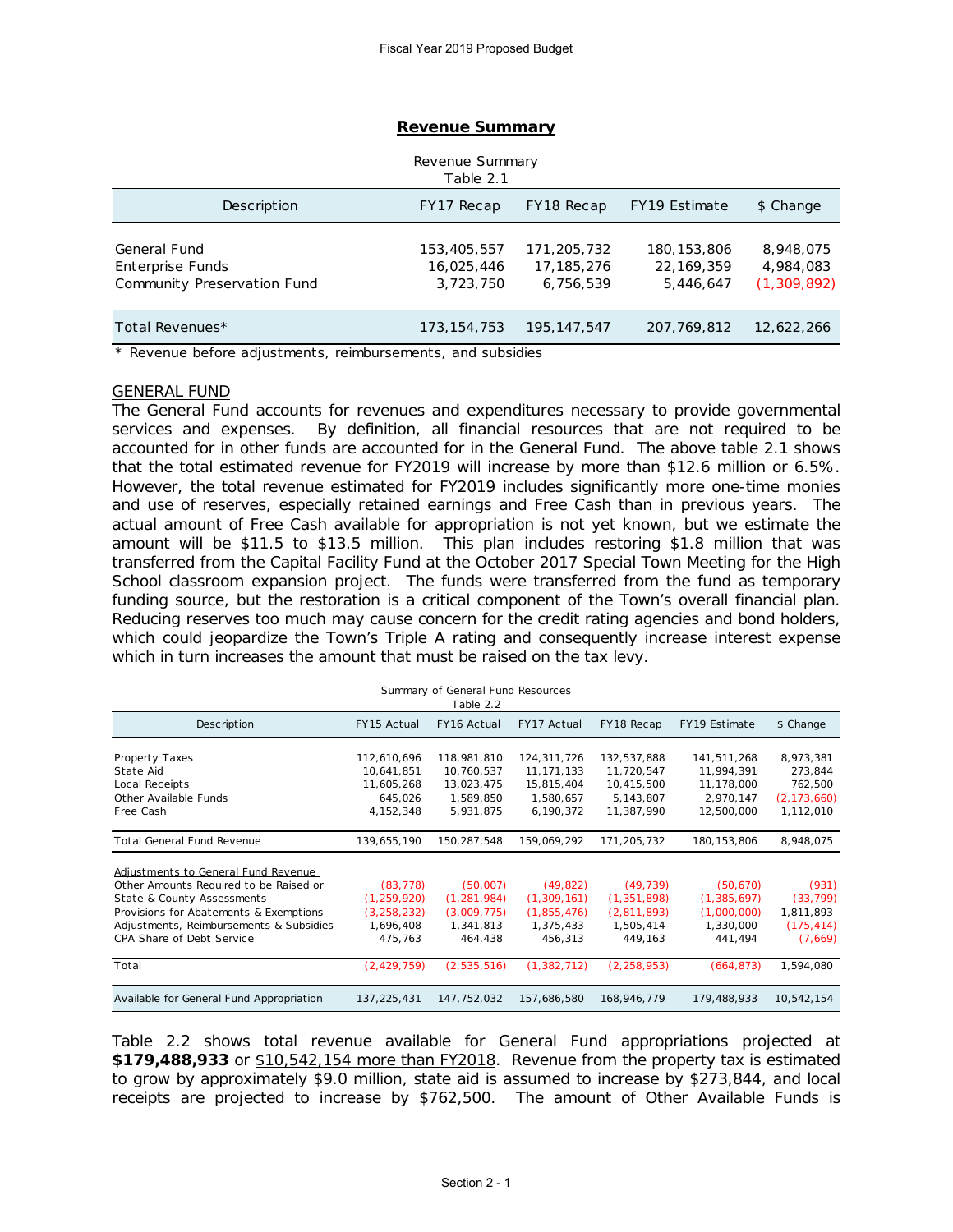approximately \$2.2 million less than was used for FY2018. Free Cash is currently assumed at \$12.5 million for FY2019. The estimated total adjustment to General Fund revenues is \$1,594,080 less (meaning more revenue available) in FY2019 compared to FY2018. It is important to note that these are preliminary revenue projections. They are subject to change and should be viewed in this context for reasons discussed later.

## **FY2019 GENERAL FUND REVENUE ESTIMATE ASSUMPTIONS**

# **Property Taxes**

Under Massachusetts General Laws, property taxes overall are restricted to increases of 2.5% plus tax revenues derived from new growth. This is referred to as the annual levy limit. An additional taxing limitation under Proposition 2½ is the levy ceiling. The levy ceiling is equal to 2.5% of the Town's valuation. The total taxable value of the Town as of January 1, 2017 was \$9,885,655,649. This puts the tax levy ceiling at \$247,141,391. The tax levy including debt exclusions for FY2018 was \$132,537,888, so the Town is well below its legal ceiling.

The new growth tax revenue is derived from improvements to property by its use, reconstruction, or new construction, and is added to the tax base. The annual levy limit may also be increased by the amount of any general override (usually for operating expenses), and capital exclusion override. The annual levy limit is also increased by the amount of debt service that is payable during the year for debt that has been approved by the voters as a debt exclusion override. The increase in the FY2019 tax levy attributable to new growth is estimated based upon information provided by the Assessing and Building Departments.

| Fiscal Year Tax Levy<br>Table 2.3.1    |               |             |             |               |               |           |  |  |  |
|----------------------------------------|---------------|-------------|-------------|---------------|---------------|-----------|--|--|--|
| Description                            | FY15 Recap    | FY16 Recap  | FY17 Recap  | FY18 Recap    | FY19 Estimate | \$ Change |  |  |  |
| Prior Year Base                        |               |             |             |               |               |           |  |  |  |
|                                        | 98,926,269    | 106,872,486 | 113,231,868 | 118,983,942   | 126,800,315   |           |  |  |  |
| 2-1/2 Allowance                        | 2,473,157     | 2,671,812   | 2,830,797   | 2,974,599     | 3,170,008     |           |  |  |  |
| New Growth                             | 3,922,530     | 3,684,955   | 2,919,417   | 4,841,774     | 2,478,714     |           |  |  |  |
| General Override                       | 1,548,410     |             |             |               |               |           |  |  |  |
| Excess Levy (Taxes Not Raised)         | (118, 456)    | (12, 672)   | (79, 155)   | (1, 281, 513) |               |           |  |  |  |
| General Tax Levy Limit                 | 106,751,910   | 113,216,581 | 118,902,927 | 125,518,802   | 132,449,037   | 6,930,236 |  |  |  |
|                                        |               |             |             |               |               |           |  |  |  |
| <b>Total Excluded Debt</b>             | 7,352,024     | 6,869,980   | 6,675,456   | 7,795,041     | 9,872,526     |           |  |  |  |
| Less Excluded Debt Offsets             | (800,174)     | (794, 698)  | (788,593)   | (775, 955)    | (810, 295)    |           |  |  |  |
| Excluded Debt to be Raised on Tax Levy | 6,551,850     | 6,075,282   | 5,886,863   | 7,019,086     | 9,062,231     | 2,043,145 |  |  |  |
|                                        |               |             |             |               |               |           |  |  |  |
| Property Tax Levy                      | 113, 303, 760 | 119,291,863 | 124.789.790 | 132,537,888   | 141,511,268   | 8,973,381 |  |  |  |
| Collections by Year End                | 112,610,696   | 118,981,810 | 124,311,726 |               |               |           |  |  |  |

# **Property Tax Levy**

The property tax levy (Table 2.3.1) represents approximately 78.9% of all general fund revenues before adjustments. The FY2019 property tax levy is estimated to *increase* approximately **6.8%** over the FY2018 actual tax levy, or approximately \$9 million. The tax revenue to support operations within the levy limit is increasing by an estimate of 5.5% over FY2018. Property tax New Growth revenue has been much higher in recent years and the increase in FY2018 was a record high. FY2019 is assumed at approximately \$2.5 million, which is lower than the past few years, and is likely to be amended when building activity through the end of 2018 is known. The limit is calculated by increasing the FY2018 levy limit, exclusive of debt exclusions, by 2.5% and then adding a component for new growth. New growth is a function of the additional value generated by construction during the preceding year. The additional tax dollar amount for new growth is determined by the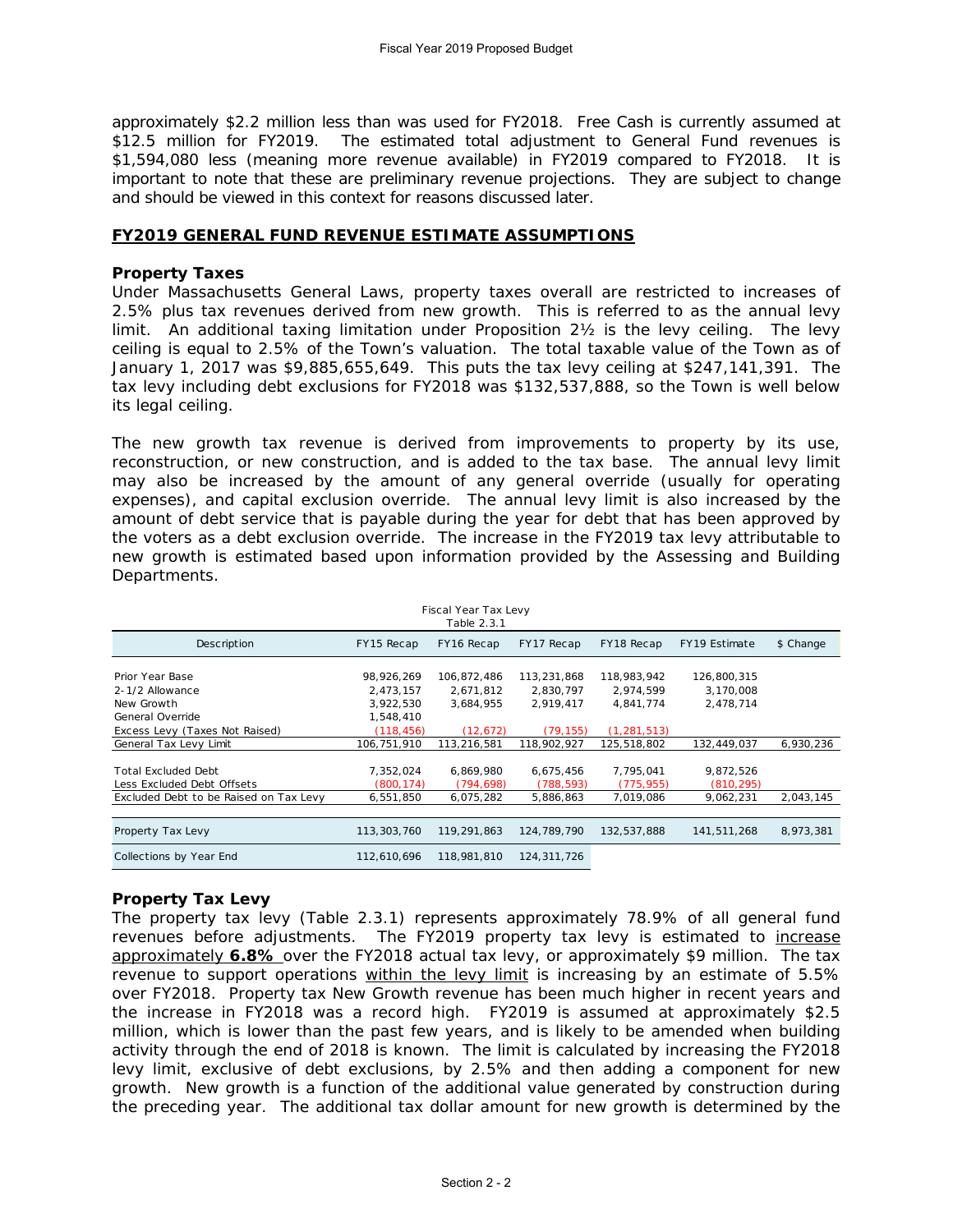value on the January 1 assessment date and is then multiplied by the applicable FY2018 tax rate. The increase in the levy limit above the allowable annual limit and new growth is limited to the amount to be raised to pay the debt that has been excluded from the levy limit by the voters of Needham. The base tax levy, before accounting for debt exclusions, is expected to increase by nearly \$7 million over the FY2018 base levy. The amount of tax excluded debt that is to be paid by property taxes is estimated to increase by \$2,043,145 more for FY2019 than was part of the FY2018 tax levy. The primary reason for the increase is the estimated debt for the Williams School project, which was approved by the voters at the November 8, 2016 election for the purchase of land and construction of the school on that land.

Table 2.3.2 shows the annual debt service by project which was added to the tax levy for fiscal years 2013 through 2018. The table shows the percentage that the gross excluded debt would have increased the tax levy, and the percentage that the net excluded debt (the gross debt adjusted for offsets and credits) made up of the total tax levy. For FY2018, the total excluded debt service was \$7,762,773 which could have added 6.2% to the tax levy, but after accounting for the allowed adjustments, the actual amount added to the tax levy was \$7,019,085, which represented 5.3% of the total tax levy for the year.

|                                                |                          | Table 2.3.2 |             |                          |             |             |
|------------------------------------------------|--------------------------|-------------|-------------|--------------------------|-------------|-------------|
| Description                                    | FY2013                   | FY2014      | FY2015      | FY2016                   | FY2017      | FY2018      |
| <b>Debt Service</b>                            |                          |             |             |                          |             |             |
| Broadmeadow School                             | 963,643                  | 939,450     | 914,325     | 886,300                  | 857,150     | 828,300     |
| Central Avenue Elementary School               | $\overline{\phantom{a}}$ | $\sim$      | $\sim$      | $\overline{\phantom{a}}$ | $\sim$      | 1,358,112   |
| Eliot School                                   | 399,794                  | 390.694     | 421,594     | 379,174                  | 359,405     | 346,840     |
| High Rock & Pollard Schools                    | 1,416,806                | 1,398,679   | 1,369,869   | 1,345,406                | 1,319,122   | 1,257,541   |
| High School                                    | 2,098,806                | 2,047,069   | 1,999,931   | 1,946,415                | 1,885,080   | 1,774,365   |
| Library                                        | 1,128,456                | 1,088,046   | 1,057,445   | 933,750                  | 902,000     | 870,550     |
| Newman School                                  | 1,499,641                | 2, 152, 138 | 1,588,861   | 1,378,935                | 1,352,700   | 1,327,065   |
| Wiswall                                        | $\sim$                   | $\sim$      | $\sim$      | $\sim$                   | $\sim$      | $\sim$      |
| Total                                          | 7,507,146                | 8,016,076   | 7,352,024   | 6,869,980                | 6,675,456   | 7,762,773   |
| General Tax Levy                               | 93,736,831               | 98,898,127  | 106,751,910 | 113,216,581              | 118,902,927 | 125,518,802 |
| Excluded Debt as a % of the General Tax Levy   | 8.0%                     | 8.1%        | 6.9%        | 6.1%                     | 5.6%        | 6.2%        |
| <b>Offsets and Credits</b>                     |                          |             |             |                          |             |             |
| <b>MSBA Credits</b>                            | (745, 381)               | (695, 148)  | (695, 148)  | (695, 148)               | (695, 148)  | (695, 148)  |
| <b>Premium Credits</b>                         | (45, 763)                | (126, 271)  | (105, 026)  | (99, 550)                | (93, 445)   | (80, 807)   |
| Other Adjustments                              | (10, 561)                | (84, 672)   |             |                          |             | 32,268      |
| Total                                          | (801, 706)               | (906, 091)  | (800, 174)  | (794, 698)               | (788, 593)  | (743, 687)  |
| Net Raised on Tax Rate                         | 6,705,440                | 7,109,985   | 6,551,850   | 6,075,282                | 5,886,863   | 7,019,086   |
| Total Tax Levy                                 | 100,442,271              | 106,008,113 | 113,303,760 | 119,291,863              | 124,789,790 | 132,537,888 |
|                                                |                          |             |             |                          |             |             |
| Net Excluded Debt as a % of the Total Tax Levy | 6.7%                     | 6.7%        | 5.8%        | 5.1%                     | 4.7%        | 5.3%        |

Debt Exclusions Added to Tax Levy FY2013 - FY2018

The property tax that one pays is primarily influenced by three factors: 1) Town Meeting appropriations and other amounts that the Town is required to pay, 2) the property tax allocation between commercial and residential, and 3) property values (assessments). The real estate market in Needham has remained strong compared to other areas in the state and the nation. New Growth tax revenue has been very good the past three years compared to peer-communities. As noted earlier, both residential and commercial activity has been exceptionally strong during the last 36 months with major developments in Needham Crossing. We anticipate additional new construction activity in Needham Crossing in the coming months as well as some new multifamily residential construction that has been permitted. The actual New Growth figure will not be finalized until the fall, and cannot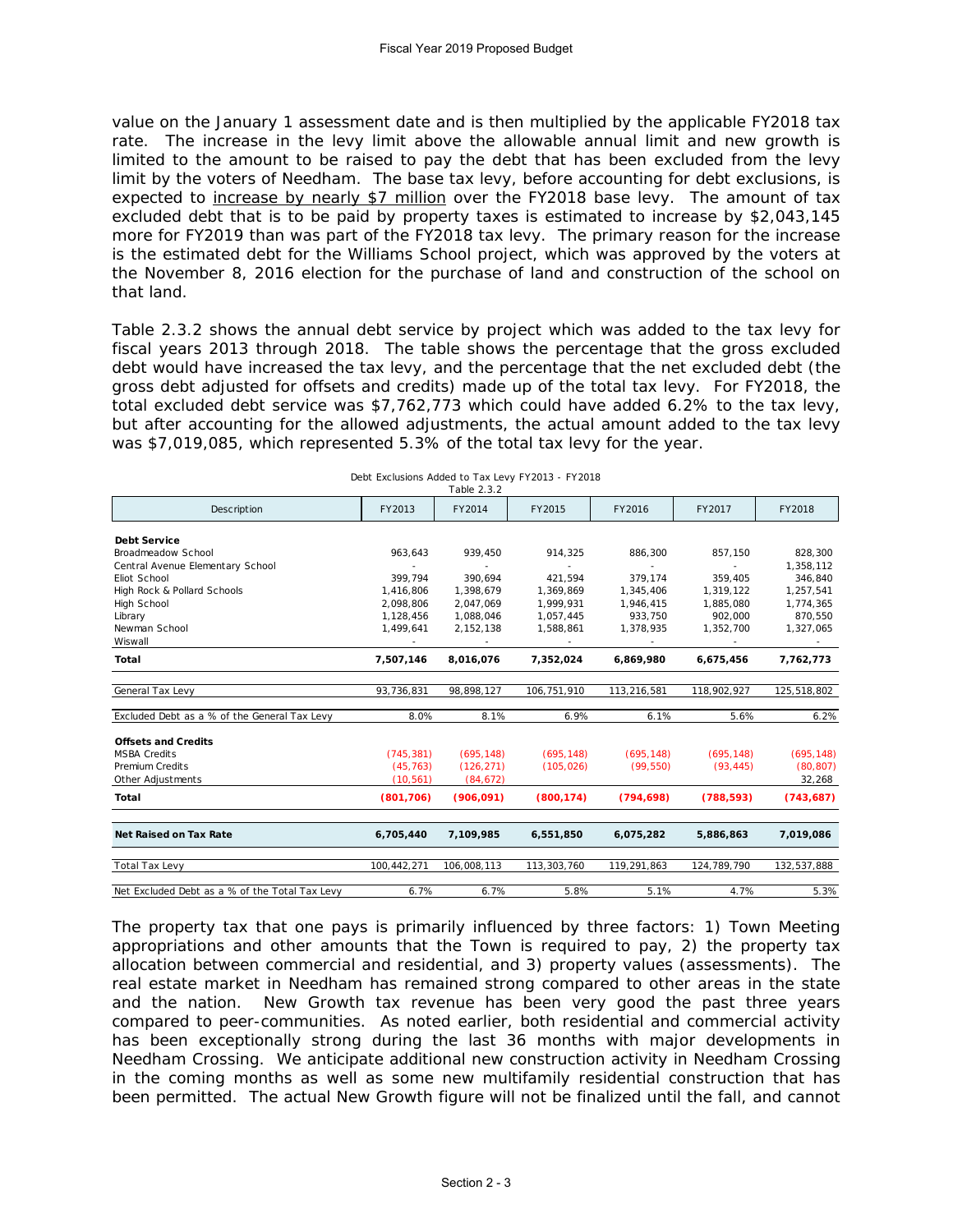be incorporated in the tax recap until certified by the Massachusetts Department of Revenue.

| <b>Average Single Family Home Tax Bill</b><br><b>Area Communities</b> |               |  |  |  |  |  |  |
|-----------------------------------------------------------------------|---------------|--|--|--|--|--|--|
| Municipality                                                          | <b>FY2018</b> |  |  |  |  |  |  |
| Weston                                                                | \$19,653      |  |  |  |  |  |  |
| Wellesley                                                             | \$14,839      |  |  |  |  |  |  |
| Concord                                                               | \$14,494      |  |  |  |  |  |  |
| Lexington                                                             | \$14,169      |  |  |  |  |  |  |
| Sudbury                                                               | \$13,033      |  |  |  |  |  |  |
| Wayland                                                               | \$12,906      |  |  |  |  |  |  |
| Winchester                                                            | \$12,590      |  |  |  |  |  |  |
| Belmont                                                               | \$12,196      |  |  |  |  |  |  |
| Newton                                                                | \$11,830      |  |  |  |  |  |  |
| Westwood                                                              | \$11,026      |  |  |  |  |  |  |
| Needham                                                               | \$10,749      |  |  |  |  |  |  |
| Milton                                                                | \$9,103       |  |  |  |  |  |  |
| Arlington                                                             | \$7,957       |  |  |  |  |  |  |
| Natick                                                                | \$7,448       |  |  |  |  |  |  |
| Walpole                                                               | \$7,433       |  |  |  |  |  |  |
| Dedham                                                                | \$6,894       |  |  |  |  |  |  |
| Framingham                                                            | \$6,304       |  |  |  |  |  |  |
| <b>Norwood</b>                                                        | \$4,828       |  |  |  |  |  |  |
| Bedford*                                                              | <b>NA</b>     |  |  |  |  |  |  |
| Group Average (excluding Needham)                                     | \$10,983      |  |  |  |  |  |  |
|                                                                       |               |  |  |  |  |  |  |
| State-Wide Average                                                    | \$5,711       |  |  |  |  |  |  |

**Source: DOR**

*\* The Average Tax Bill for the Town of Bedford was not available at the time this chart was produced.*

the Williams School project. On the next page, Chart II shows the ASFH tax bill and the percent change from the prior year for the period of FY2007 to FY2018 in the Town of Needham.

available from the Department of Revenue shows that the average single family home (ASFH) property tax bill for FY2018 in the Town of Needham was \$10,749. This places Needham's average single family home property tax bill in middle of 19 nearby or comparable communities (Chart I), but well over the state-wide average of \$5,711. Other than the Town of Norwood, all the communities in the group are above the state-wide average. This should not be unexpected as the values of homes in this area are much greater than in the state overall. The average tax bill of the identified communities (excluding Needham), and without Bedford because the information was not available for FY2018 was \$10,983, which is 4.3% more than the average of those communities in FY2017 (\$10,529). The average single family home tax bill in Needham for FY2018 increased by 7.1% from FY2017 (\$10,749 vs \$10,034). The higher than average increase in FY2018 for Needham in comparison to recent years was the addition of

The most current state-wide data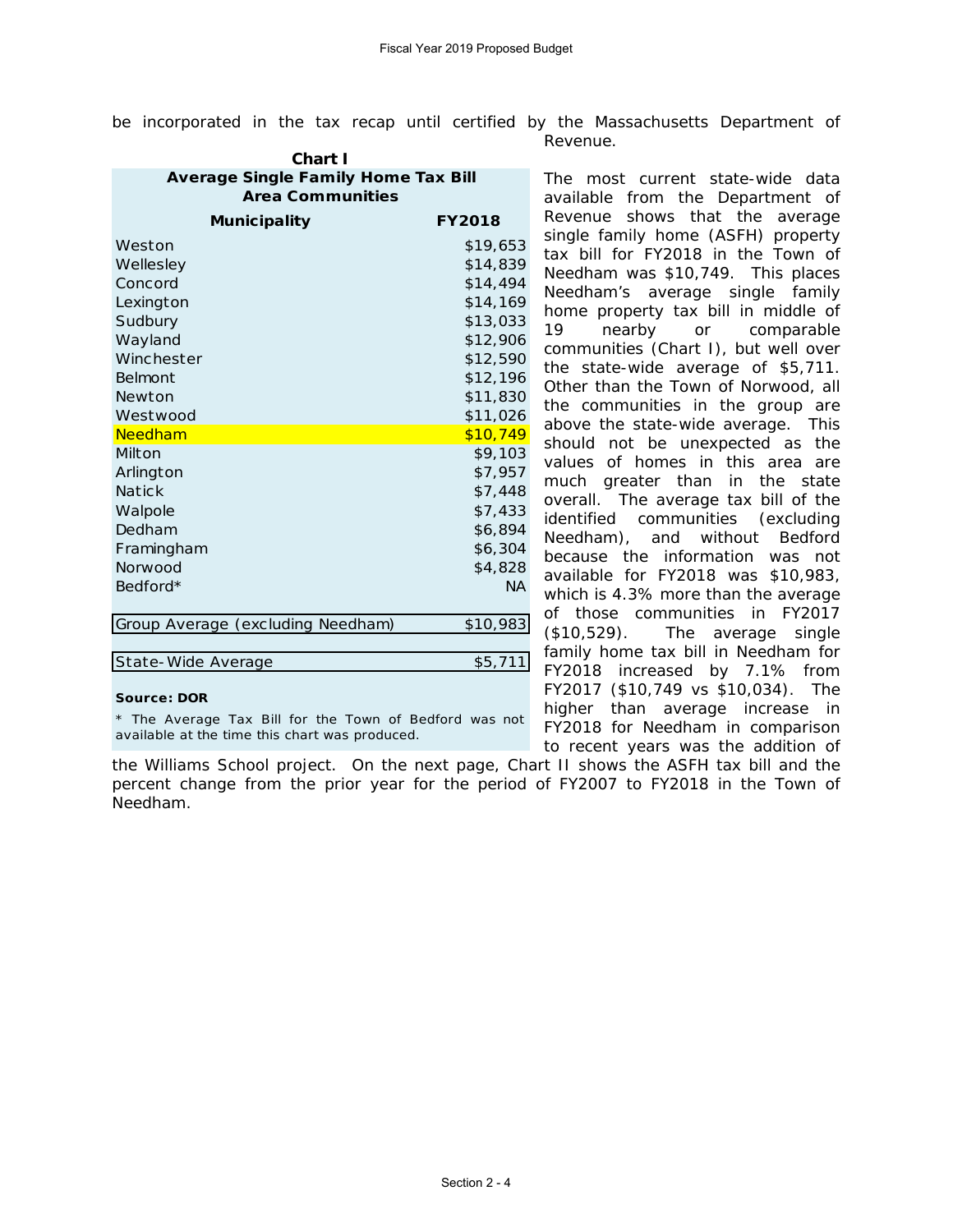

# **State Aid**

Most State aid, especially Cherry Sheet aid, is a function of the State budget. The Governor is not required to file his FY2019 state budget plan until the fourth Wednesday in January, which will be after the release and presentation of the Town Manager's Balanced Budget for FY2019. For the purposes of this estimate, we have assumed a 2.5% increase for most State aid programs for FY2019. During the winter and spring months, the Legislature will review the Governor's budget proposal, and will release its own budget proposal. In past years, such changes to local aid have altered both the amount of aid and the method of distribution.

The Governor's budget is presented to the Legislature, and the House of Representatives reviews it. The House Ways and Means Committee will develop its own recommendations to present to the full House for debate and amendment. After the House adopts a budget plan, it is forwarded to the Senate for a similar process. After the Senate prepares and votes on its budget plan, the House and Senate conference by way of a committee to resolve any differences between the two budgets plans. A single budget document is then presented to the full body of the House and subsequently to the Senate for final debate and vote. The approved budget is then sent to the Governor for approval or veto. During this entire process, amendments are usually made which can alter the amount of aid the Town will actually receive.

State aid (Table 2.4) represents approximately 6.7% of the total general fund before adjustments and offsets. As noted earlier, the Governor's budget plan is not expected until January 24, 2018. The Governor's budget proposal is subject to review and amendment, and final figures are not expected until late spring.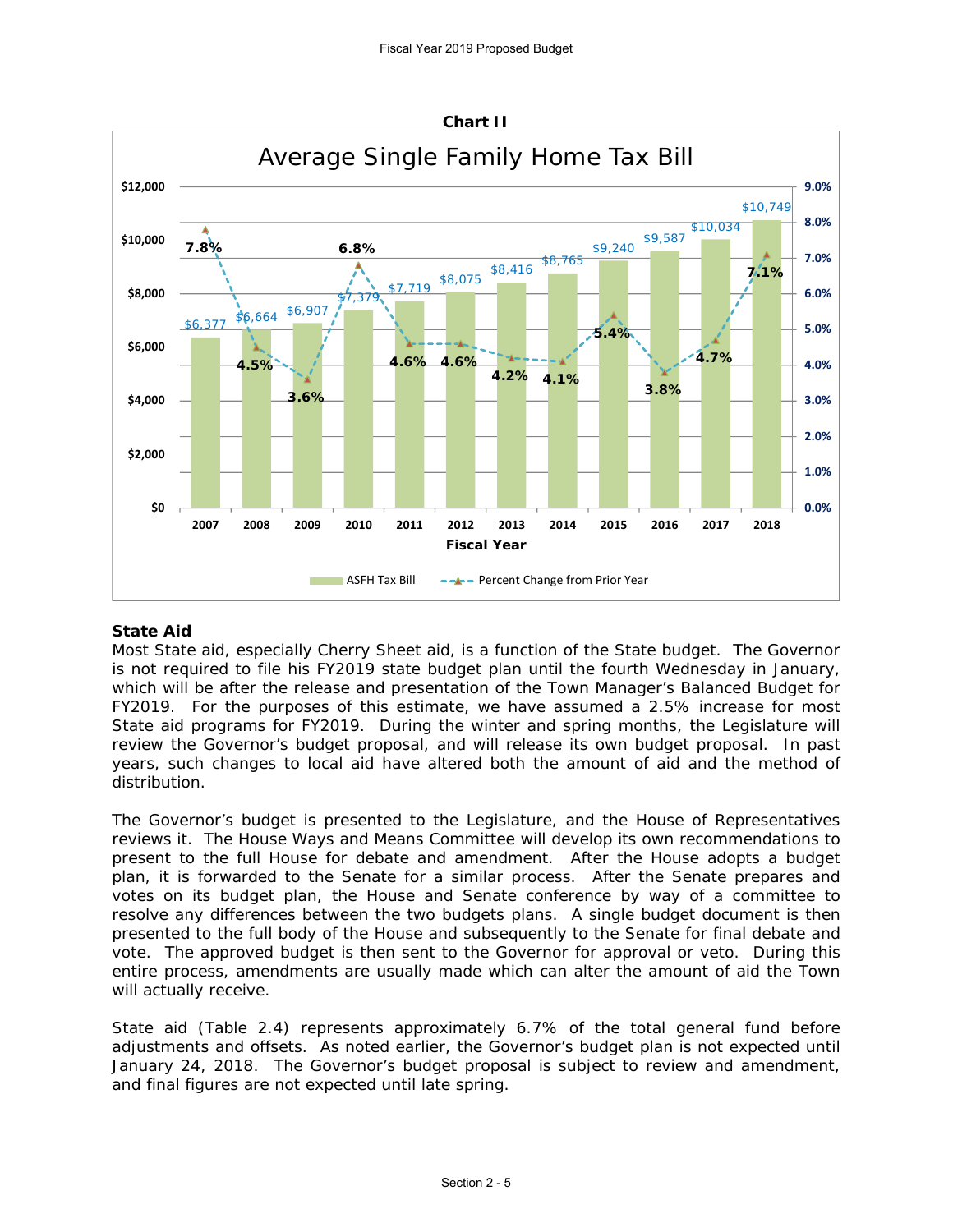|                                     |             | State Aid<br>Table 2.4 |              |            |               |           |
|-------------------------------------|-------------|------------------------|--------------|------------|---------------|-----------|
| Description                         | FY15 Actual | FY16 Actual            | FY17 Actual  | FY18 Recap | FY19 Estimate | \$ Change |
| Chapter 70                          | 8,239,740   | 8,373,790              | 8,671,395    | 9,166,360  | 9,395,519     | 229,159   |
| School Transportation               |             |                        |              |            |               |           |
| School Construction Assistance      |             |                        |              |            |               |           |
| <b>Charter School Tuition</b>       | 4,381       | 1,460                  | 1,452        | 6,215      | 6,370         | 155       |
| Charter School Capital              |             |                        |              |            |               |           |
| Homeless Transportation             |             | 5,355                  | 8,836        |            |               |           |
| School Lunch                        | 33,884      |                        |              |            |               |           |
| State Aid for Education             | 8,278,005   | 8,380,605              | 8,681,683    | 9,172,575  | 9,401,889     | 229,314   |
| Unrestricted General Government Aid | 1,553,368   | 1,609,289              | 1,678,488    | 1,743,949  | 1,787,548     | 43,599    |
| Police Career Incentive             |             |                        |              |            |               |           |
| <b>Veterans Benefits</b>            | 30,529      | 28,450                 | 27,774       | 21,852     | 21,852        |           |
| <b>Exemption Reimbursements</b>     | 47,407      | 9,538                  | 50,719       | 49,784     | 49,784        |           |
| Public Library Aid                  | 37,394      | 37,507                 | 37,322       | 37,239     | 38,170        | 931       |
| State Aid for General Government    | 1,668,698   | 1,684,784              | 1,794,302    | 1,852,824  | 1,897,354     | 44,530    |
|                                     |             |                        |              |            |               |           |
| <b>Total Cherry Sheet Aid</b>       | 9,946,703   | 10,065,389             | 10,475,985   | 11,025,399 | 11,299,243    | 273,844   |
| <b>MSBA Payments</b>                | 695,148     | 695,148                | 695,148      | 695,148    | 695,148       |           |
| Other State Aid                     | 695,148     | 695,148                | 695,148      | 695,148    | 695,148       |           |
|                                     |             |                        |              |            |               |           |
| <b>Total State Aid</b>              | 10,641,851  | 10,760,537             | 11, 171, 133 | 11,720,547 | 11,994,391    | 273,844   |

## **Cherry Sheet Aid**

Cherry Sheet aid comes from the Commonwealth where funds are allocated either through distribution formulas or reimbursement formulas. Distribution formulas often incorporate equity factors such as property wealth, income and effort. Reimbursement formulas provide full or partial funding for program expenditures or foregone revenues. In addition to reimbursements and distributions, there are also Cherry Sheet programs designated as Offset Items. These items are amounts that constitute categorical aid, i.e., funds that must be spent for specific programs. The funds received under programs designated as Offset Items may be spent without appropriation by the Town for the intended purpose (see Adjustments to General Fund Revenue). All other receipt items on the Cherry Sheet are considered revenues of the Town's general fund and may be spent for any purpose, subject to appropriation. Chart III on the next page shows the history of the total amount of Cherry Sheet aid broken out by general and education aid with the annual percentage change in the total for the years FY2007 through FY2018.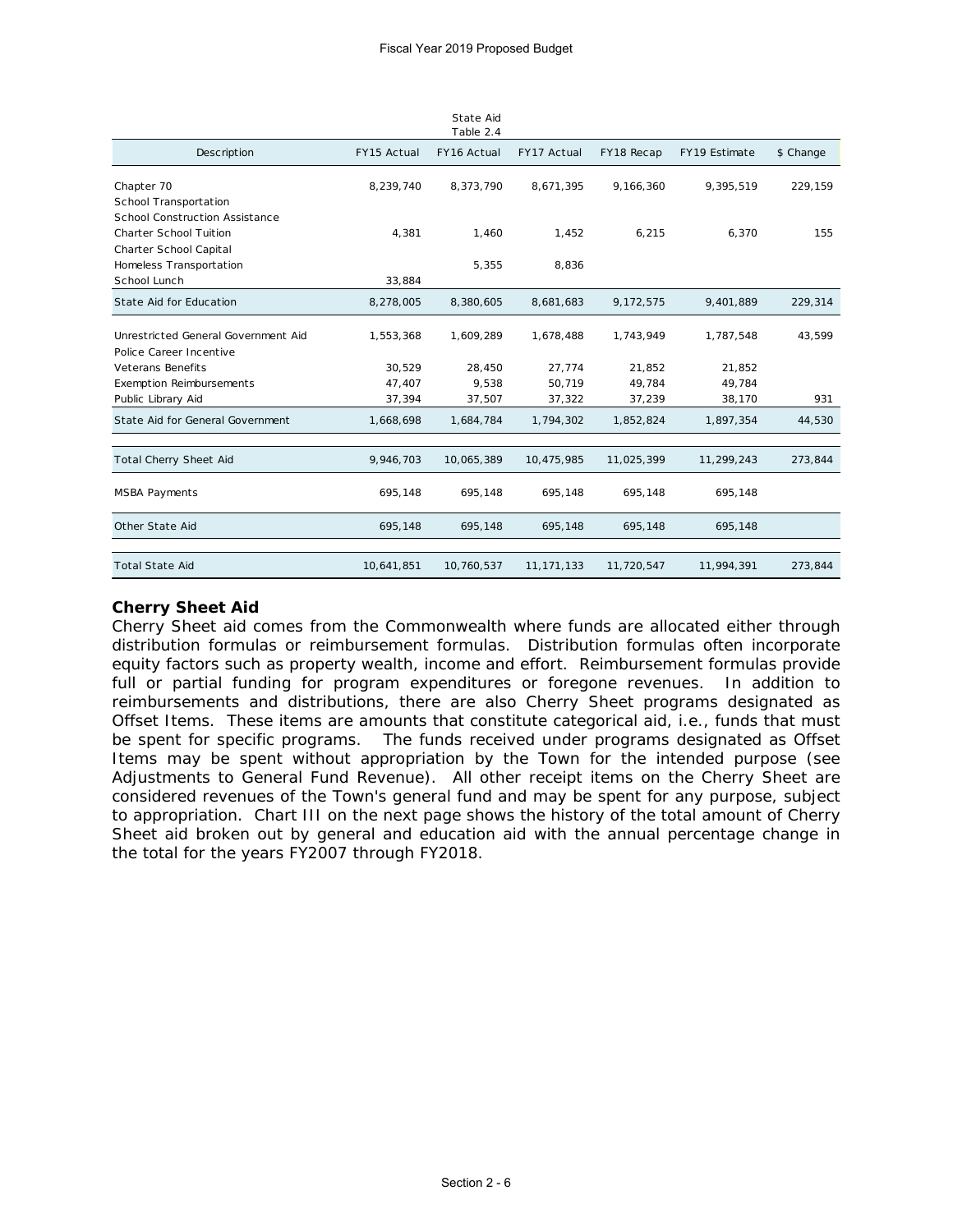

**Chapter 70** aid is commonly referred to as general school aid. The State explains that Chapter 70 is a formula aid program that is based on a Foundation Budget that is calculated by the Commonwealth for each school system, which takes into account enrollment, pupil characteristics, inflation and geographical differences in costs such as wages. The Foundation Budget is what the State has determined to be the minimum spending level for a school system. The formula takes into consideration a community's ability to pay the cost of education based on property values and income. This information is based on equalized property valuation calculated by the Massachusetts Department of Revenue every other year and income data from State tax returns. With the FY2007 amendments to the program, the State's goal was to get each school system to its Foundation Budget within five years by a combination of local and State monies. The State's goal was to ensure that a minimum of 17.5% of the calculated budget for each school system was made up of State aid. This is not 17.5% of what a community may choose to fund.

The Town of Needham saw an increase in Chapter 70 funding from FY2007 through FY2009, but during fiscal year 2009 the Governor reduced the amount of Chapter 70 aid for Needham from the \$6,118,846 that was appropriated to \$5,475,362, a loss of \$643,484. This cut by the Governor to the local aid programs was due to the significant drop in state tax receipts as the recession became worse. The Town received \$5,996,469 in FY2010, although less than what the Town was budgeted to receive in FY2009, it was an increase over the amount that was actually received from the Commonwealth in FY2009. Each year thereafter, the Town received increases in Chapter 70: FY2011 \$594,488 or 9.9% more, FY2012 \$400,763 or 6.1% more, and FY2013 the amount was \$642,270 or 9.2% more. After FY2013, the State continued to increase funding for Chapter 70 but the rate of increase for Needham was lower. The Town received \$267,812 more in FY2014 or 3.5%, and then \$337,938 more in FY2015, an increase of 4.3%, followed by \$134,050, an increase of 1.6% in FY2016. The distribution from the State in FY2017 was \$297,605 more, or 3.6% over FY2016 and the State has notified the Town that Chapter 70 aid would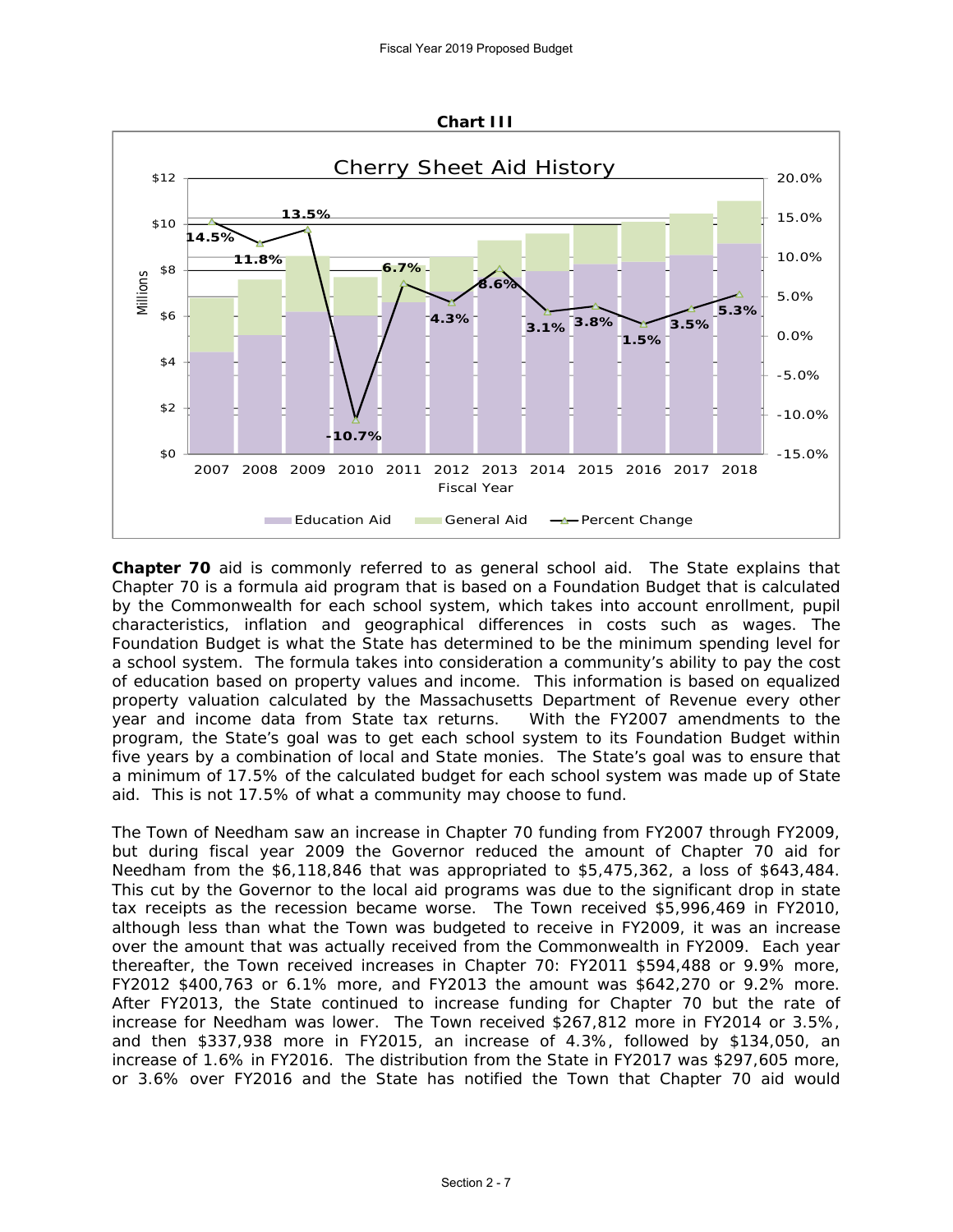increase by \$494,965 (5.6%) for FY2018. We have assumed a 2.5% increase for FY2019. Chart IV shows the annual percent change in Chapter 70 aid from FY2007 through FY2018.



The Additional Assistance and Lottery aid programs were consolidated into a new aid category called **Unrestricted General Government Aid (UGGA)** in FY2010. The combination of these two programs resulted in a net loss of \$422,882 from what the Town actually received in FY2009, and \$634,600 from what the State had budgeted for the Town. The Town received \$1,476,550 in FY2011, a loss of \$61,523 from FY2010. The FY2012 UGGA amount was \$1,369,789 or \$106,761 less than FY2011. The Town received \$1,476,550 in UGGA funds in FY2013, the same amount as FY2011, and received \$1,511,453 in FY2014 or \$34,903 more. The Town received \$1,553,368 in FY2015 and \$1,609,289 was received in FY2016, an increase of \$55,921 over FY2015. The Town received \$1,678,488 in FY2017, and is scheduled to receive \$1,743,949 for FY2018 which is an increase of \$65,461 or 3.9% more. We have assumed a 2.5% increase for FY2019, the same percentage we assume for Chapter 70.

The total for all the **other Cherry Sheet aid** programs that have been identified for Needham - charter school tuition, veterans' benefits, property tax exemption reimbursements, and aid to public libraries total \$115,090 for FY2018, and we have assumed the total from these programs for FY2019 is \$116,176, an increase of less than one percent. The school lunch program was removed from the Cherry Sheet distribution beginning in FY2016. The program is now a direct grant.

The Town is also expecting the eleventh annual contract assistance payment for the Broadmeadow School project. The payment was decreased from \$745,381 to \$695,148 in FY2014. The decrease reflected lower interest expense the Town realized when it issued refunding bonds on the then existing Broadmeadow School project bonds. The reduction allows the **Massachusetts School Building Authority** (MSBA) to capture its share of the lower debt costs. The MSBA will continue making payments for its share of the school project at \$**695,148** annually through FY2024, the last year of the bond. The payment is applied as a credit against the annual debt service for the Broadmeadow School and hence reduces the amount that is paid on the property tax bill. The Town issued refunding bonds during FY2015 for the Eliot School project and one of the High School project-related bonds.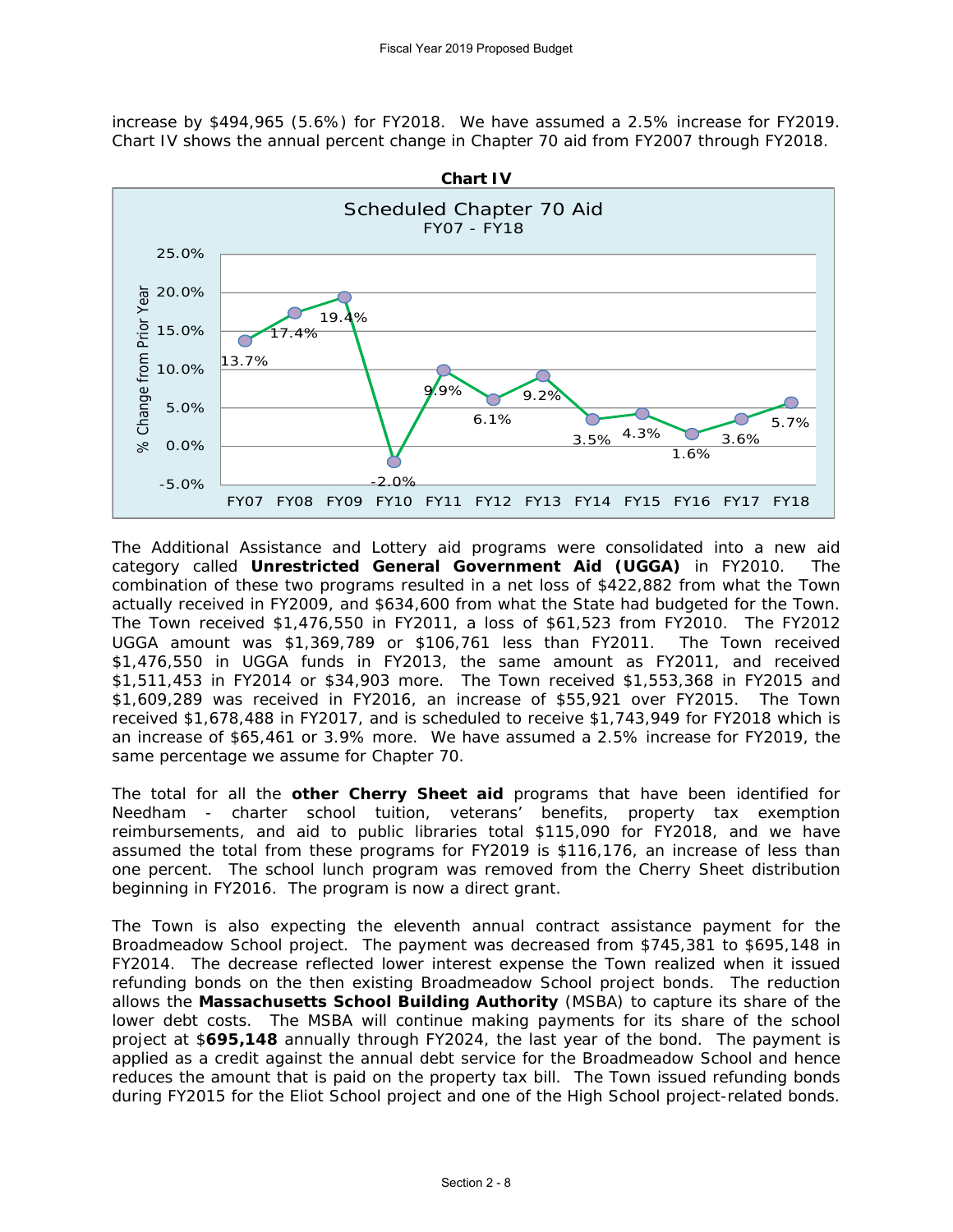The result of the sale of these two bonds was a decrease in the overall interest expense, and the annual interest payments. Because both projects were funded by debt exclusion votes, this means the amount that is paid by the taxpayers of Needham is also less. The Town issued yet another refunding bond during FY2016 on debt that was issued also on the High School project, and on the High Rock and Pollard School projects. The refunding bond will save the Town over \$788,000 and because all the debt is excluded debt, the taxpayers will pay less than they would have had to pay on the remaining debt for the school projects.

# **Local Receipts**

Our time-honored approach of conservatively estimating local receipts is based on a target range. Our goal is to have a local estimate total, by the time the tax rate is sent to the Department of Revenue (DOR) for review, which is less than 80 percent of the prior year's actual receipts excluding non-recurring revenue. However, the estimate for FY2017 included a new revenue source from the sale of solar generated electricity to the electric grid and the expectation of higher receipts from permits and licenses due to changes in the building fee structure that were adopted by the Board of Selectmen and took effect January 1, 2016. We also anticipate the opening of a new hotel which should generate more room excise income for the Town. A portion of this revenue and the solar revenue are planned for the Debt Service Stabilization fund. This action was supported and was part of the budget plan last year and the prior year. This approach, setting aside recurring revenue in a special fund, is to smooth out the debt service obligations projected in the near future for projects approved or proposed for funding by debt within the levy limit, and will ensure that monies are available to address future new recurring expenses expected to begin in the FY2020 to FY2023 timeframe. The Town began receiving tuition payments which are generated by the Needham Public Schools for tuition. FY2017 was the first year for an estimate to be included in the total receipt estimate; the revenue has been strong and is forecasted to continue. Taking into account these revenues, the local receipts estimate is consistent. This estimate, excluding nonrecurring revenue, is currently projected at approximately 71% of the 2017 actual receipts. However, the total at 71% of the prior year actual is lower on a percentage basis than we normally target at this stage in the budget process, however the licensees and permit income has been extraordinarily high, driven largely by the great amount of commercial and large residential construction activity, which is anticipated to abate. Therefore we looked at the revenue estimate as a percent of the average actual total receipts for the years FY2014 through FY2017, so at an estimate of \$11,178,000 for FY2019 compared the average over the four year period (\$12.9 million), the estimate is 86.5%, which is slightly higher at this point in the budget process than usual. However for reasons explained below, we are confident this estimate does not compromise our customary practice.

We prepare the projections of local receipts by comparing FY2017 estimated receipts to actual receipts; FY2017 actual receipts to FY2016 actual receipts, FY2018 estimated receipts to the FY2017 actual receipts and FY2018 year-to-date numbers. We also look at trend lines over three and five years. The Department of Revenue will only allow a community to forecast local revenue up to the level of collection in the previous fiscal year. Under certain circumstances and with appropriate documentation, the Department of Revenue may allow a community to exceed its prior year actual revenue, e.g., for establishing a new fee or significantly increasing an existing fee or charge. During this analysis, the FY2018 estimated receipts were revised. As the year progresses, further analysis of collections will be performed to determine if fiscal year 2018 activity demonstrates a trend that deviates from projections. It is also important to note that if certain budgetary reductions are made to departments that generate or manage the collection of receipts, the estimate may need to be revisited.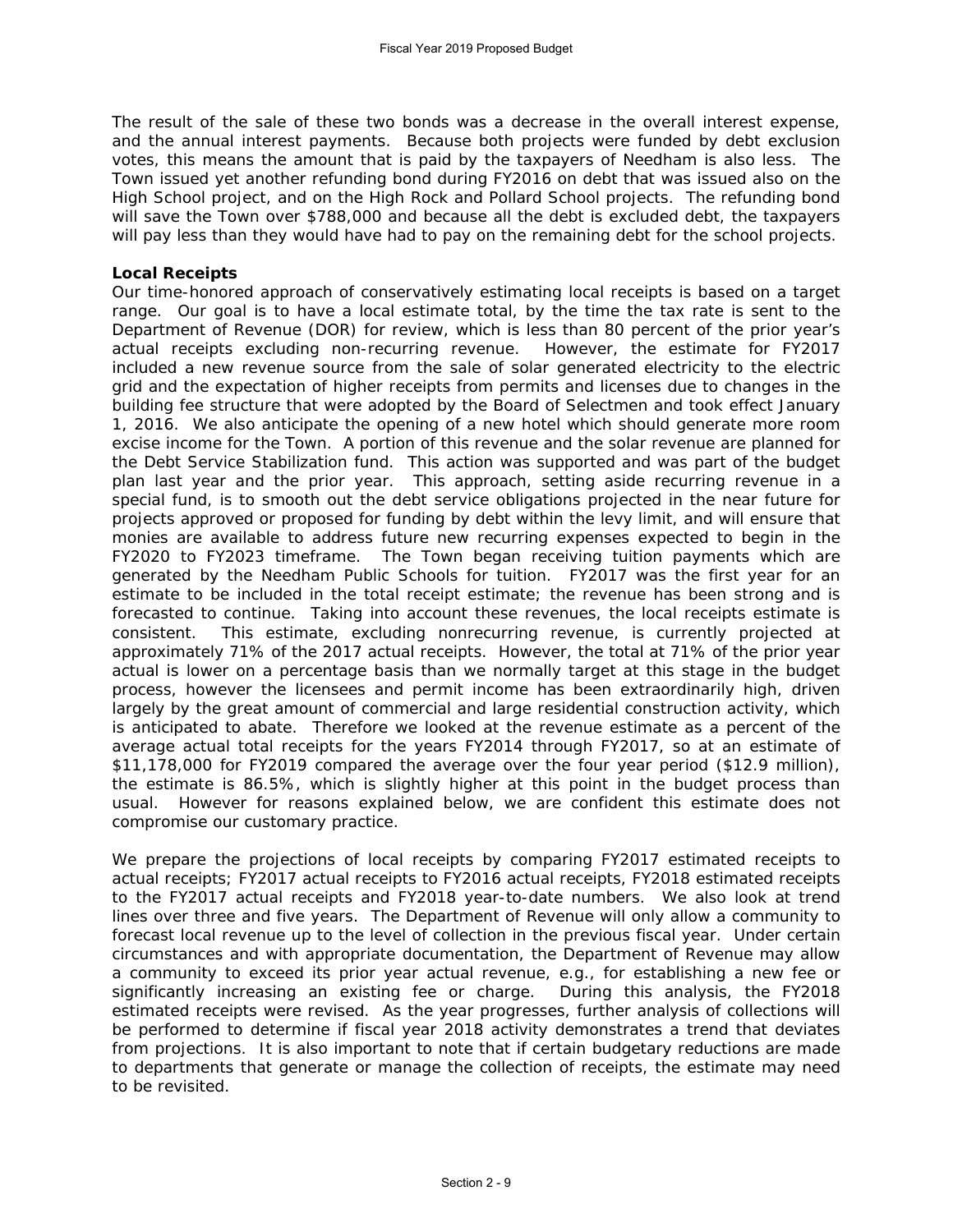Consequences of overly aggressive local receipt estimation include a reduction in the margin between budgeted and actual receipts to cover unanticipated drops in other revenue sources and unexpected increases in expenses (particularly non-appropriated costs), and lower Free Cash certification for the future year than would otherwise be possible. A tighter margin could also negatively impact the Town's credit rating, and hence increase borrowing costs for the Town and consequently higher tax bills for residents.

Local Receipts

| LUCAI RECEIPLS<br>Table 2.5  |             |             |             |             |            |                          |           |  |
|------------------------------|-------------|-------------|-------------|-------------|------------|--------------------------|-----------|--|
| Description                  | FY14 Actual | FY15 Actual | FY16 Actual | FY17 Actual |            | FY18 Recap FY19 Estimate | \$ Change |  |
| Motor Vehicle Excise         | 4,923,980   | 5,242,444   | 5,627,887   | 5,701,527   | 4,750,000  | 5,092,500                | 342,500   |  |
| Other Excise                 | 1,288,328   | 1,500,981   | 1,608,643   | 1,571,497   | 1,360,000  | 1,415,000                | 55,000    |  |
| Penalties & Interest         | 244,733     | 300,493     | 728,071     | 461,096     | 200,000    | 250,000                  | 50,000    |  |
| Payment in Lieu of Tax       | 83,433      | 51,389      | 73,478      | 124,308     | 50,000     | 50,000                   |           |  |
| Charges for Services         | 670,395     | 678,724     | 967,143     | 1,738,167   | 1,420,000  | 1,500,000                | 80,000    |  |
| Fees                         | 110,907     | 129,658     | 112,891     | 174.890     | 115,000    | 130,000                  | 15,000    |  |
| Rents                        | 209,000     | 212,303     | 217,914     | 166,392     | 160,000    | 160,000                  |           |  |
| School Income                |             |             | 36,222      | 42,956      | 20,000     | 25,000                   | 5,000     |  |
| Library Department Income    | 54,421      | 52,905      | 42,121      | 39,799      | 30,000     | 30,000                   |           |  |
| Recreation Department Income | 288,404     | 267,266     | 246,636     | 243,016     | 145,000    | 200,000                  | 55,000    |  |
| Other Department Income      | 417,396     | 354,139     | 479,447     | 406,582     | 320,000    | 320,000                  |           |  |
| Licenses & Permits           | 2,306,750   | 1,702,030   | 2,314,222   | 4,477,430   | 1.558.000  | 1.750.000                | 192,000   |  |
| Special Assessments          | 1.594       | 3,182       | 1,367       | 4,933       |            |                          |           |  |
| Fines & Forfeits             | 140,523     | 151,293     | 144,396     | 144,713     | 117,000    | 120,000                  | 3,000     |  |
| Investment Income            | 77,523      | 101,273     | 111,638     | 278,831     | 80,000     | 125,000                  | 45,000    |  |
| Medicaid Reimbursement       | 73,511      | 211,056     | 176,672     | 194,935     | 80,000     |                          | (80,000)  |  |
| Miscellaneous Income         | 17,993      | 13,758      | 14,200      | 14,771      | 10,500     | 10,500                   |           |  |
| Nonrecurring Income          | 307,299     | 632,377     | 120,525     | 29,562      |            |                          |           |  |
| Total                        | 11,216,189  | 11,605,268  | 13,023,475  | 15,815,404  | 10,415,500 | 11,178,000               | 762,500   |  |

Local receipts represent approximately 6.2% of the total general fund before adjustments and offsets. Local receipts consist of items such as other taxes and excises, licenses, permits, and penalties, fines and forfeitures, investment income, and income from departmental activities and services. The estimate for FY2019 of **\$11,178,000** (Table 2.5) is an increase of \$762,500 or 7.3% from the revised FY2018 budget of \$10,415,500. When completing the tax rate setting process, we reduced some of the estimates and increased others for the FY2018 receipts based on FY2017 results and trends. The total was within the target range for estimating.

The three major sources of local receipts which made up more than 75% of total receipts over the last four years (see chart next page) are Motor Vehicle Excise, License and Permits, and Room and Meal Excises. Year after year motor vehicle excise tax is the major local revenue source accounting for as much as 50%, and therefore an overestimation of this revenue will have negative impact on the Town's position. The three receipt types are all impacted by the economy, locally and nationally. Other receipts have been stable, but flat, e.g., fines and forfeits, and rents, while others have been flat or trending downward e.g., library department income. Other local receipts can have significant swings from year to year such as Medicaid reimbursements, payment in lieu of tax, and penalties and interest. Revenue from services has increased significantly because of the new revenue stream from solar power. Overall, revenue should be stable for FY2018. Therefore, we have increased the estimate for each of the three major receipts, excise, permits, and lodging and meals excises, however pushing these receipt estimates too high would not be prudent. We have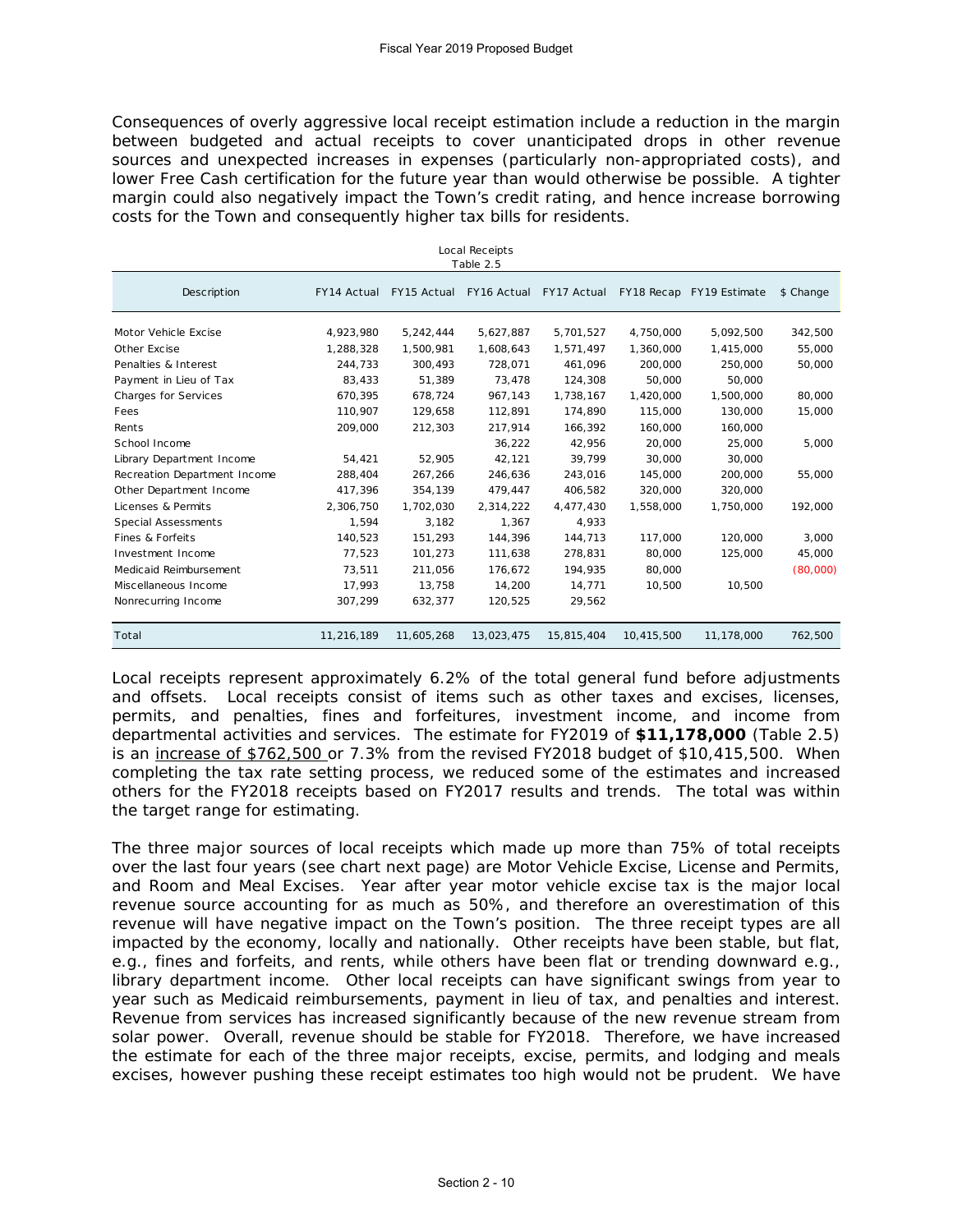assumed a higher estimate for recreation receipts with the expected opening of the Rosemary Pool in FY2019.



All vehicle owners who have their vehicles registered in the Commonwealth of Massachusetts pay an annual **Motor Vehicle Excise** tax to the community in which the vehicle is principally garaged. The Registry of Motor Vehicles provides listings several times during the year with the vehicles that are registered in Needham, along with the value for each. The Town relies on this information to calculate and issue excise bills. The motor vehicle excise tax rate is set by State law at \$25 per \$1,000 valuation. The rate is uniform through the Commonwealth. We have assumed an approximately 7.2% increase or \$342,500 over the FY2018 estimate. Motor vehicle excise receipts for FY2019 are projected at approximately **\$5.1 million**. This is a revenue source that we continue to monitor closely. We do not anticipate increasing this revenue estimate any higher because a negative swing with this revenue item can have a notable impact on Free Cash.

In 1986, the Town of Needham adopted a local option room excise tax at 4%; the Town adopted the State allowed rate of 6% which became effective January 1, 2010. Hotels, motels, and certain other establishments collect this excise on the taxable portion of rents they collect. The businesses remit the funds to the State. The State sends payments to the Town during the year, which is accounted for as **Other Excise** under the local receipts group. The Town of Needham also accepted the 0.75% local option meals excise effective January 1, 2010. The local establishments report and remit the meals tax to the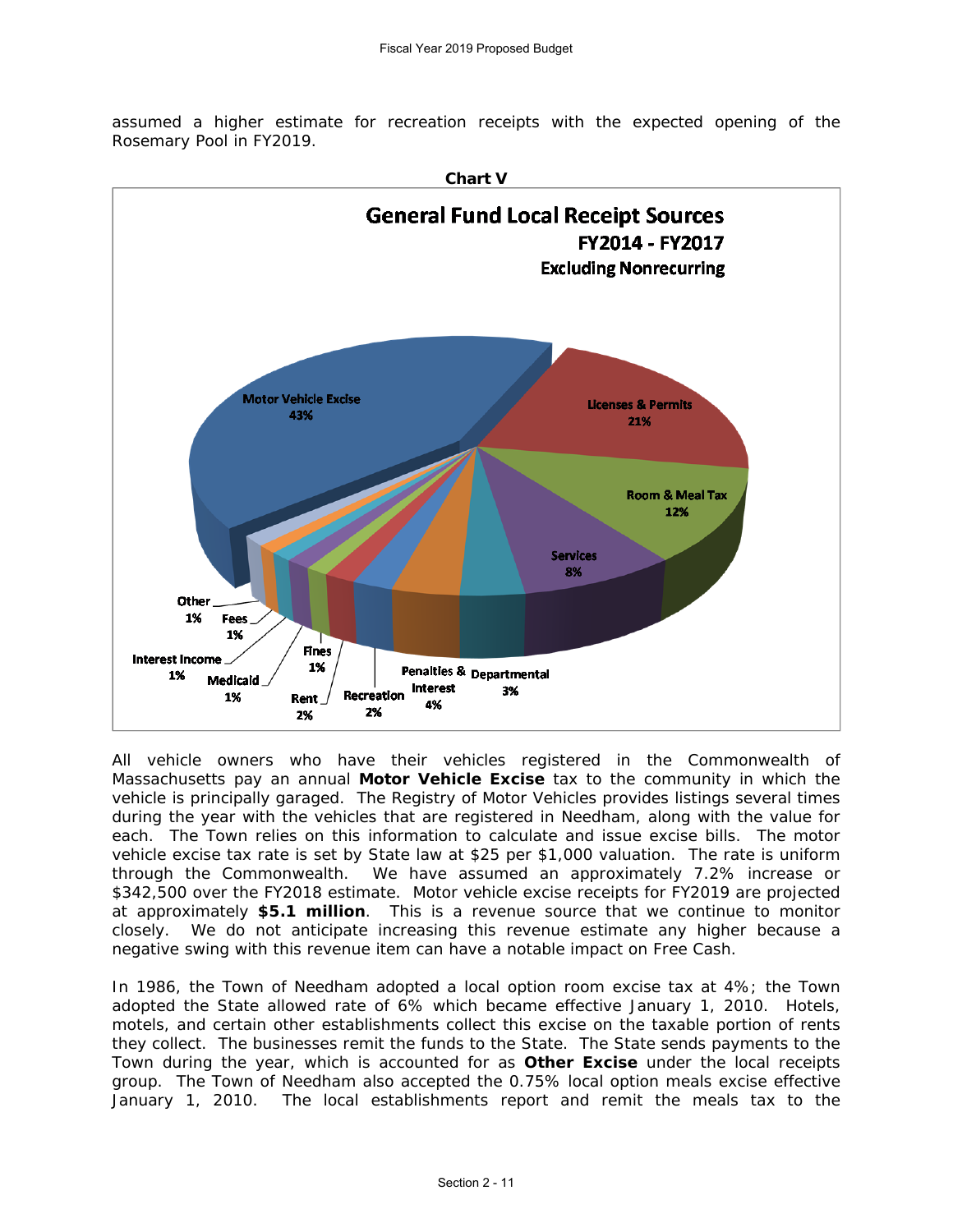Department of Revenue (DOR). Collections from both the room excise and the meals excise have been positive and growing, due to the strong economy and the increase in establishments in Needham. The total actual receipts in FY2014, FY2015, and FY2016 showed year over year increases with the total income for the year of \$1,288,328, \$1,500,981, and \$1,608,643 respectively. Income declined slightly in FY2017, as anticipated, to \$1,571,497. The budget estimate for FY2018 is \$1,360,000. The estimate for FY2019 is **\$1,415,000** which is 4% more than the FY2018 estimate and is approximately 90% of the FY2017 actual. However, with the expected opening of a new hotel this year, we are confident the target is not too aggressive.

The **Penalties & Interest** category includes penalties charged for the late payment of real estate and motor vehicle excise bills, tax lien redemptions, and interest accrued on deferred taxes. The fluctuations in actual collections reflect the unpredictability of the timing of payments, particularly settlements on deferred taxes and tax title accounts. The estimate for FY2019 is **\$250,000**, an increase of \$50,000 over the current year estimate and is approximately 54% of the FY2017 actual. The noticeable decline in revenue for FY2017 from the prior year was due to the collection on some long overdue accounts during FY2016.

**Payment In Lieu of Tax** is a voluntary payment made by certain tax-exempt entities. The Town received a much greater payment from the Housing Authority in FY2016 through a Federal pass-through program and even greater payments in FY2017, which are not assured going forward. The Town also receives an annual amount from the Hospital that is paid in installments. The amount that is paid by the Hospital is increased by the change in the CPI. The **\$50,000** revenue estimate for FY2019 is the same as budgeted for FY2018. This is approximately 40% of the FY2017 actual revenue and 60% of the four year average.

The category of **Charges for Services** includes charges for ambulance services, certain parking revenue, and charges by the DPW. This revenue also includes solar electric payments the Town receives from Eversource for power generated by the solar array at the former landfill. The Town began receiving payments for power in the later part of FY2016 and consequently increased the revenue estimate for this revenue category both in the planning stage for the FY2017 budget and subsequently after the start of the fiscal year at the October 2016 Special Town Meeting because the array was generating more than the minimum assurance. The Town pays Solar City (producer of the power) appropriately \$0.09 per kWh of electricity produced. We have calculated the revenue estimate from the sale of solar power to be \$815,000 based on an average price of \$0.18 per kWh, the same as the estimate for FY2017. The total estimated income from the various charges and solar revenue for FY2019 is **\$1,500,000**, an increase of \$80,000 over FY2018, and is approximately 86% of the FY2017 actual revenue.

The Town collects various **Fees** which include returned checks, FID cards, administrative fees for details, and Registry of Motor Vehicle license and registration non-renewal releases. The total collected in FY2014 was \$110,907, FY2015 \$129,658, and then declined to \$112,891 in FY2016. The FY2017 income increased to \$174,890. We increased the FY2018 estimate to \$115,000 from the original \$100,000 estimate during the December review. We have increased the estimate for FY2019 to **\$130,000** or \$15,000 more which is approximately 74% of the FY2017 actual.

**Rental Income** is collected on a lease with the Needham Golf Club. The Town has a long term lease with the Needham Golf Club (NGC) which runs for twenty years. The land which the NGC leases is considered taxable. The Town also collects rent on the use of Town facilities such as Powers Hall. Total rental income for FY2014 was \$209,000, \$212,303 for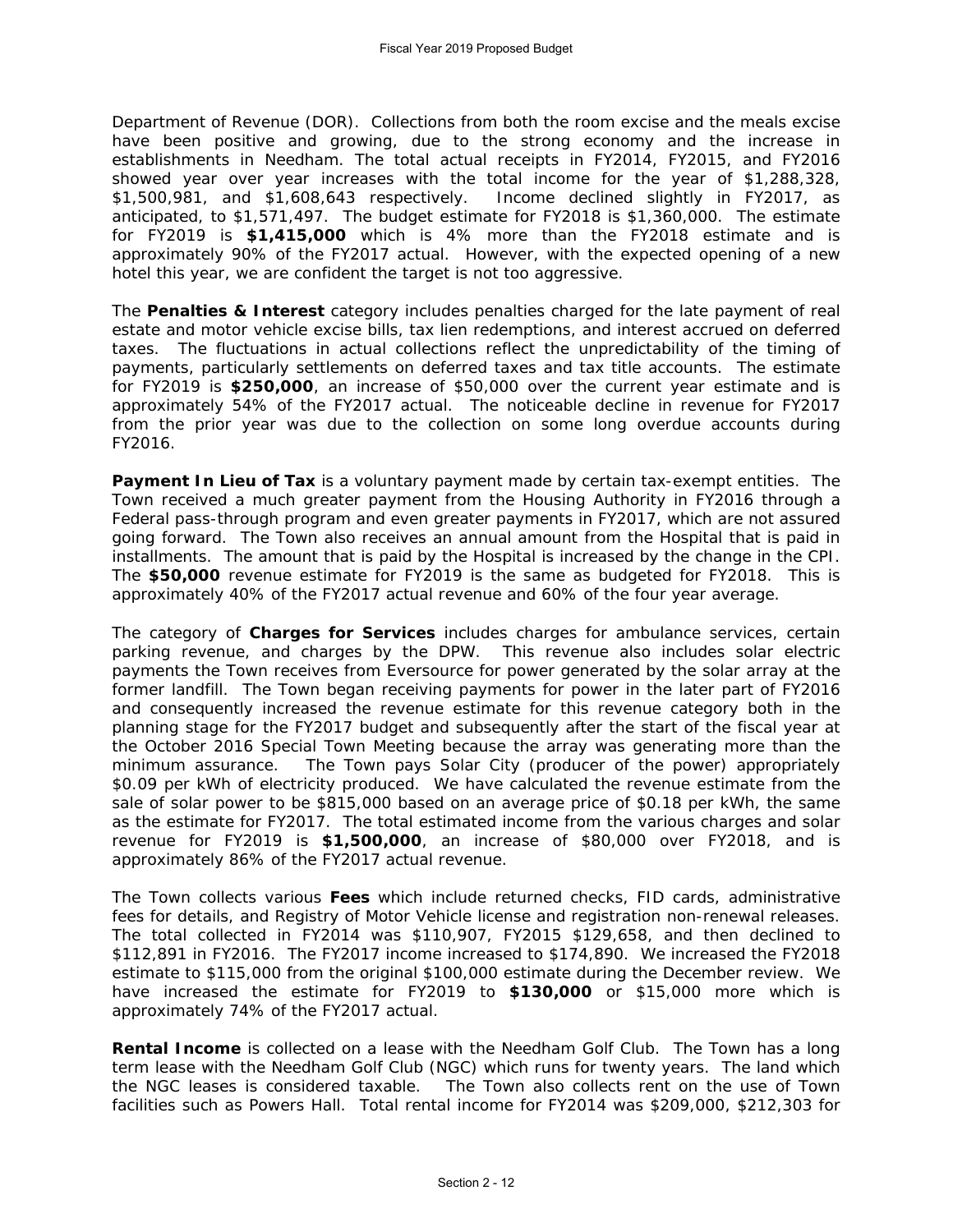FY2015, \$217,914 for FY2016, and \$166,392 for FY2017. The decline in rental income for FY2017 is an aberration; however the Town had to lower its original estimate for FY2018 from \$179,000 to **\$160,000**. The estimate or FY2019 is the same and represents approximately 96% of the FY2017 actual income.

**Library Income** includes book fines and other fees charged by the Needham Free Public Library. The revenue collected in FY2013 was \$57,510, but decreased to \$54,421 for FY2014, and was even lower for FY2015 at \$52,905, and dropped significantly in FY2016 to \$42,121. This trend did not reverse, FY2017 income declined to \$39,799. Consequently the original estimate for FY2018 had to be reduced even less than assumed with the original budget from \$34,500 to \$30,000 after the December review. The estimate of **\$30,000** is the level dollar for FY2019 which is approximately 75% of the FY2017 actual.

School Income generated by the School Department for tuitions received began in FY2016. Most all revenue received by the School Department from its activities is accounted through revolving funds and special revenue accounts and is not available for general governmental purposes. The School Department turned in \$36,222 for FY2016 and \$42,956 for FY2017. The FY2018 estimate is \$20,000 and we have assumed **\$25,000** for FY2019. This is approximately 58% of the FY2017 actual income.

**Recreation** fees are collected by the Park and Recreation Department for Rosemary Pool, summer programs, and rental of fields. Other Park and Recreation programs are accounted for separately in a revolving fund. The Rosemary Pool is expected to open in FY2019 so the estimated income is estimated at **\$200,000** for FY2019 or \$55,000 more than the FY2018 estimate of \$145,000. Actual income has declined over the past four years, from \$288,404 in FY2014 to \$243,016 in FY2017, and was attributable in part to the pool, but new pool is expected to have positive impact on income in the coming years.

**Other Department Income** includes revenue collected by the various Town departments, which are not properly accounted for in the other accounts. This would include amounts received by planning and conservation departments. The total receipts for FY2014 were \$417,396 and \$354,139 for FY2015. FY2016 realized an increase, much attributed to review of planned development and actual construction activity throughout the town, with total receipts of \$479,447, and as a possible indicator of future activity in development, fee income decline to \$406,582 primarily from planning and zoning reviews. The estimate for FY2019 is the same as FY2018, **\$320,000**, which is approximately 79% of FY2017 actual.

The category of **Licenses and Permits** includes licenses issued by the Selectmen and Town Clerk, and permits issued by the Building, Fire, and Health Departments. The Town has increased many of its fees in this category, some due to added demands on the departments, which provide the related services and others, because they had not been adjusted for a number of years. The Board of Selectmen approved a new rate schedule for building permits which took effect January 1, 2016. Actual receipts in FY2013 were \$1,869,446, then increased in FY2014 to \$2,306,750, and then dropped to \$1,702,030. This is reflective of the great variability in the permitting of projects and the timing of when construction begins. Actual revenue for FY2016 was \$2,314,222, and FY2017 income was a record at \$4,477,430. Construction in town remains strong and demand high, but is not sustainable as concerns about the speed of commercial building activity and market forces come into play. We have increased the estimated income for FY2019 by \$192,000 or 12.3% more than the FY2018 estimate to \$**\$1,750,000.** Although we assume the actual revenue will decline, the underlining basic home construction activity should allow for this higher estimate. The estimate is approximately 39% of the FY2017 actual, but is 65% of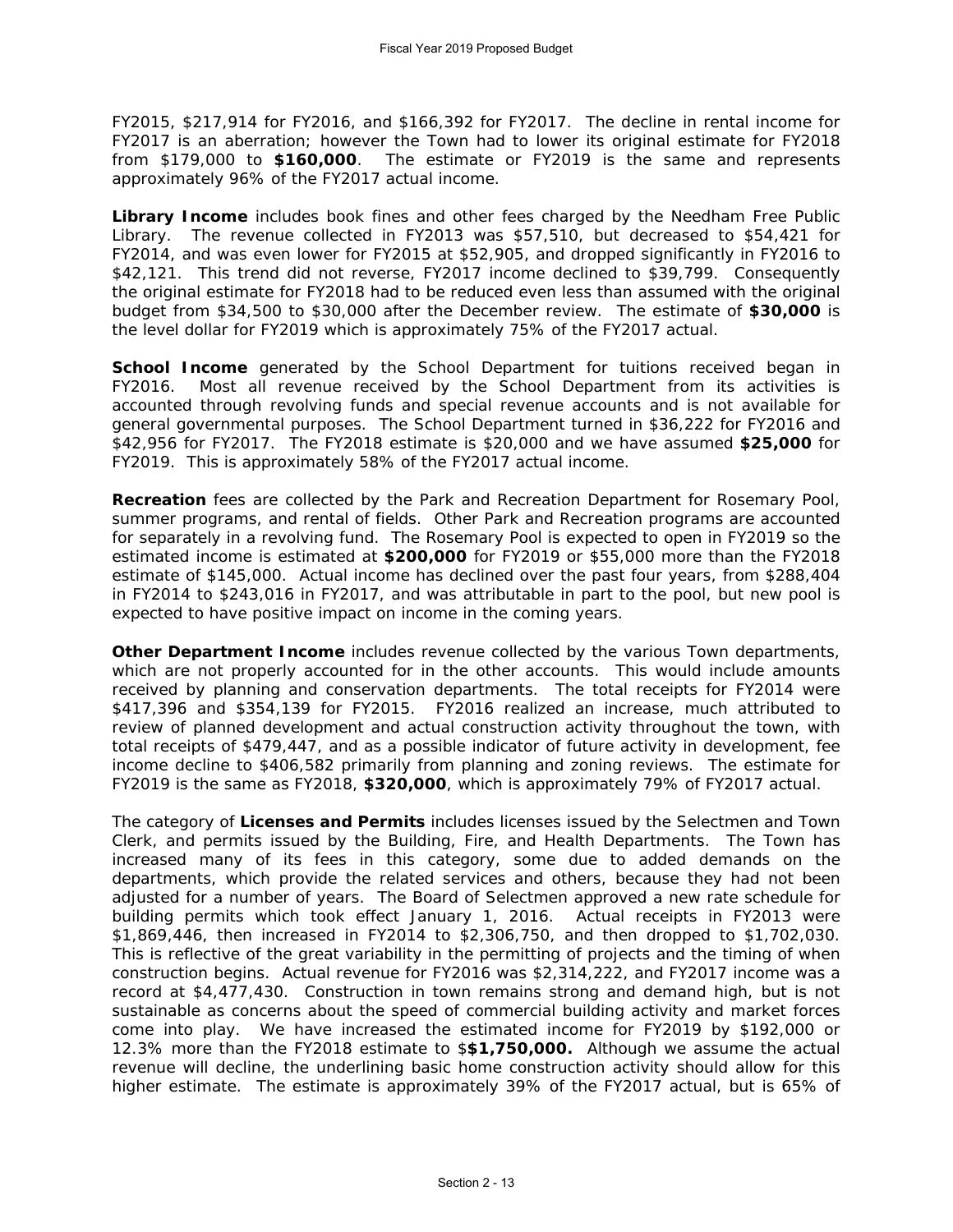the four year average which should provide an adequate cushion should actual revenue decline much more than anticipated.

**Special Assessments** are usually one-time events and are projected as they become known.

The category of **Fines and Forfeits** includes parking ticket and court fines. Revenue in this category has fluctuated due to staff resources over the years. The revenue in FY2014 was \$140,523, increasing to \$151,293 in FY2015 only to decrease in FY2016 to \$144,396, and was basically flat for FY2017 with \$144,713. The FY2019 estimate is **\$120,000,**  approximately 83% of the FY2017 actual.

**Investment Income** has been a volatile revenue stream over time with more than \$1.2 million earned in FY2008 to just \$77,523 in FY2014. Indeed, the original estimate for FY2012 of \$325,000 had to be reduced to \$150,000, yet the total for the year came in at \$103,130. The FY2013 original estimate of \$150,000 was dropped to \$80,000 which we believed was as low as the revenue could drop; the actual income was \$84,803. The original estimate for FY2014 was \$80,000, but given the FY2013 actual income, the estimate was revised downward to \$67,500, and as noted, actual income came in at \$77,523. In FY2015, we saw interest income increase for the first time in several years with \$101,273, and FY2016 increased to \$111,638, and more than doubled for FY2017 at \$278,831. We have increased the estimate for FY2019 by \$45,000 to **\$125,000** which is 45% of the FY2017 actual income, but represents nearly 88% of the actual average income over the FY2014 to FY2017 time period.

**Medicaid and Miscellaneous Income** Medicaid reimbursement has been at times, very significant revenue, but often fluctuates from year to year. In FY2013 the Town received \$203,297 in Medicaid revenue, and then saw a significant drop in FY2014 to \$73,511 – a drop of more than 63% from the prior year. Medicaid increased to \$211,056 in FY2015, but declined in FY2016 to \$176,672. Revenue in FY2017 was higher at \$194,935. However, with the uncertainty with Federal revenue in this area, and the fact that the Town has not received any Medicaid payments year-to-date, we are estimating only **\$10,500** in other miscellaneous income for FY2019 at this time.

**Nonrecurring Income** represents funds that may be received but are not expected to reoccur, e.g., one-time grants, financial assistance for an event, etc. The FY2013 nonrecurring receipts totaling \$1,288,907 resulted mostly to one major source, a very sizable premium received on the sale of bonds in the amount of \$811,162. The Town also received a distribution of \$303,727 from a Medicare Part D reimbursement, the last payment to the Town as future reimbursements will be incorporated in the premiums that the Town pays for certain retiree health insurance. The bond premiums and the Medicare reimbursements together, accounted for 86% of the total nonrecurring revenue in FY2013. The Town was successful in collecting some old receivables, previously considered uncollectible in the amount of \$43,157. The Town also received \$20,945 from MEMA for Hurricane Irene related expenses. The balance of \$109,916 came from other sources**.** The Town received \$307,299 in nonrecurring receipts in FY2014. One major source was premiums received on the sale of bonds in the amount of \$146,553. This receipt accounted for approximately 48% of the total nonrecurring revenue. The Town received \$51,263 from the sale of surplus equipment, and \$41,342 was from unused flexible spending accounts. The Town also received \$26,600 in energy efficiency rebates from Northeast Utilities. The balance of \$41,541 came from various sources, reimbursements, and returns which are not recurring. In FY2015 the Town received \$632,377. One major source was premiums received on the sale of bonds in the amount of \$336,304. This receipt accounted for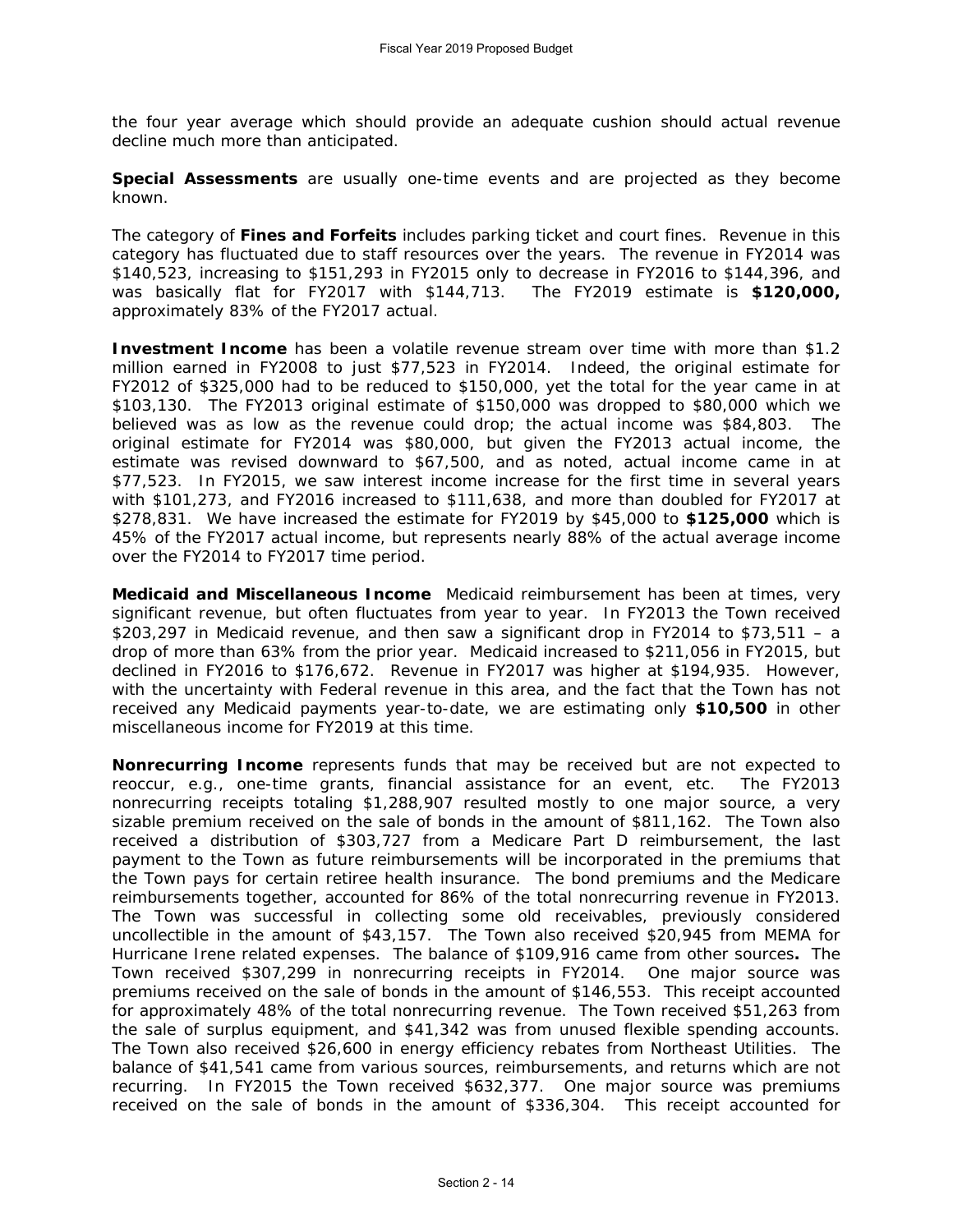approximately 53% of the total nonrecurring revenue. The Town received property and casualty premium credits of \$126,698, payment of \$81,659 for details previously adjusted, \$44,427 from the sale of surplus equipment, plus an additional \$5,400 on the trade of police vehicles, and a \$7,753 lien payment (non-tax) recovered by Town Counsel. The \$30,136 balance represents various refunds and recoveries received by the Town and School departments. In FY2016, the Town received \$120,525 in receipts that are classified as nonrecurring receipts. Two major sources were premiums received on the sale of bonds last year in the amount of \$54,740 and \$26,780 from the sale of surplus equipment. The combination of these two receipts accounted for approximately 68% of the total nonrecurring revenue. The balance of \$39,005 was from various sources. During FY2017, the Town received a total of \$29,562 in nonrecurring receipts. The largest receipt was from the sale of surplus equipment totaling \$7,110, and \$22,452 from various refunds and recoveries received by the Town and School departments.

| General Fund Recurring Receipts<br>Table 2.6  |                                        |                                         |                                         |                                         |                                         |                                 |  |
|-----------------------------------------------|----------------------------------------|-----------------------------------------|-----------------------------------------|-----------------------------------------|-----------------------------------------|---------------------------------|--|
| Description                                   | FY15 Actual                            | FY16 Actual                             | FY17 Actual                             | FY18 Recap                              | FY19 Estimate                           | \$ Change                       |  |
| Property Taxes<br>State Aid<br>Local Receipts | 106,058,846<br>9.875.425<br>10.972.892 | 112,906,528<br>10,065,389<br>12,902,950 | 118,424,863<br>10,475,985<br>15,785,842 | 125,518,802<br>11,025,399<br>10.415.500 | 132,449,037<br>11.299.243<br>11,178,000 | 6,930,236<br>273,844<br>762,500 |  |
| <b>Total Receipts</b>                         | 126.907.163                            | 135,874,868                             | 144,686,690                             | 146.959.701                             | 154,926,280                             | 7,966,580                       |  |

## **Other Available Funds**

Other available funds (\$2,970,147) represent 1.6% of the total general fund before adjustments and offsets. Projections of reserves follow past budget methodology. The uses of the funds are based on historical uses of these funds. The three available funds that have been recurring are Debt Exclusion Offsets, Overlay Surplus, and until FY2018 Parking Meter Fund. Other available funds are correlated to expenses. These funds must be specifically identified by Town Meeting in the motion in order to be used.

The **Debt Exclusion Offset** is an amount equal to the amortized value of a premium that may have been received on debt-excluded bond or note and is spread over the life of the loan. The offset reduces the amount of the excluded debt service that is raised on the tax levy. The amount for FY2018 is \$115,147.

**Overlay Surplus** is generated when it is determined that all claims for abatements and exemptions on property tax levies of a particular fiscal year have been resolved, and uncollected taxes for the year have been secured with a tax taking lien filed with the Registry of Deeds or Land Court, depending upon the type of property, leaving a balance in the overlay account of that fiscal year. When the Board of Assessors makes that determination, it can declare the balance surplus and available for appropriation by Town Meeting. We have assumed \$1,000,000 will be available to fund appropriations. Per state statute, the Board of Assessors must formally vote to release any determined surplus before it is available for appropriation.

The **Parking Meter Fund** is reserved for appropriation and the revenues are derived from parking meters, which under State Law must be used for parking-related purposes. With the passage of the Municipal Modernization Act, parking meter receipts collected after November 7, 2016 are now considered General Funds. The Act allows the Town to reestablish the Parking Fund, but this budget plan does not contemplate such action. Therefore, there was no transfer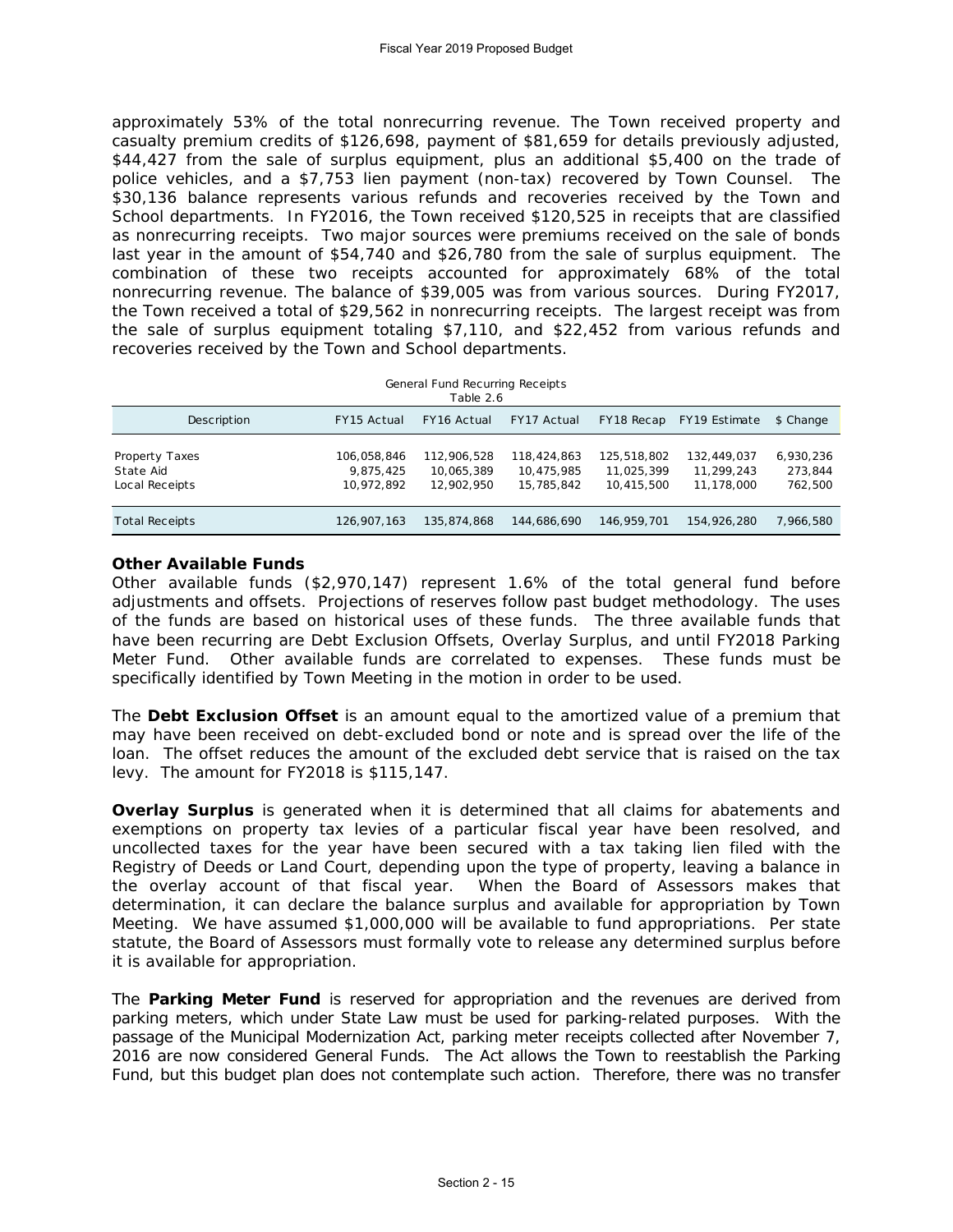to the operating budget for FY2018, or planned for FY2019. Parking meter receipts are now part of the local receipts category.

Other available funds in prior years have included items such as unexpended balances of prior warrant articles, grants, and general and dedicated reserves. The budget plan assumes the use of \$1,855,000 from the **Athletic Facility Improvement Fund** for anticipated capital projects

## **Free Cash**

Free Cash balance is largely a function of actual revenue collections in excess of estimates and expenditures less than appropriations. Given the nature of Free Cash, it should not be depended upon as an operating revenue source, but rather a supplemental source. We have taken deliberate steps to reduce the level of Free Cash that is used to support ongoing operating expenses, and recommend using it to improve reserves, invest in capital assets, support one-time or short duration programs, or as a temporary funding source for recurring expenses if an increase in recurring revenue is anticipated.

The Free Cash has not yet been certified for FY2018, but preliminary estimates have Free Cash between \$11.5 and \$13.5 million. We have assumed **\$12,500,000** for this budget plan. This represents 6.2% of the total general fund before adjustments and offsets. This is an increase of \$1,112,010 over the amount that was used for the current year. The certified Free Cash in FY2017 was \$13,849,687 of which \$11,387,990 was used for FY2017 and FY2018 appropriations and the balance was closed out at the end of the year and will be part of the coming certification. The certified Free Cash in FY2016 was \$6,890,372 of which \$6,190,372 was used for FY2017 appropriations and the balance was closed out at the end of the year. Free Cash in FY2015 was \$6,207,875 of which \$5,931,875 was used for FY2016 appropriations and the balance was closed out at the end of the year. Free Cash certified in FY2014 was \$10,133,912 of which \$5,981,564 was used for FY2014 and \$4,152,348 was used for FY2015. Table 2.7.1 shows how much Free Cash was used for the operating budget, cash capital, other financial warrant articles, reserves, or closed out.

| Certification<br>Year                           | <b>Budget</b><br>Year Use                       | Free Cash                                                        | Operating<br>Statement<br><b>Maximum</b>                      | <b>Budget</b>                                                 | Capital                                                       | <b>FWA</b>                                           | Reserves                                                  | Returned                        |
|-------------------------------------------------|-------------------------------------------------|------------------------------------------------------------------|---------------------------------------------------------------|---------------------------------------------------------------|---------------------------------------------------------------|------------------------------------------------------|-----------------------------------------------------------|---------------------------------|
| FY2014<br>FY2015<br>FY2016<br>FY2017<br>FY2018^ | FY14/15<br>FY2016<br>FY2017<br>FY2018<br>FY2019 | 10,133,912<br>6,207,875<br>6,890,372<br>13,849,687<br>12,500,000 | 2,120,776<br>1,873,669<br>1,779,710<br>2,700,921<br>2,858,833 | 2,032,765<br>1,941,264<br>1,763,165<br>2,689,482<br>2,506,298 | 7.499.617<br>2.394.911<br>2.639.117<br>5,438,467<br>7.839.289 | 35,000<br>750,000<br>553,222<br>1,145,000<br>196,000 | 566,530<br>845,700<br>1,234,868<br>2,115,041<br>1,958,413 | 276,000<br>700,000<br>2,461,697 |

Uses of Free Cash Table 2.7.1

^ Estimate

Given that the Town of Needham develops its annual operating and capital budgets in such a way that Free Cash can be counted upon each year, some amount of Free Cash has been used to support operating expenses. In recognition that the operating budget structure has been amended, and begun in FY2017 budget plan a sizable amount of expenses have been removed from the departmental budgets into a new Townwide expense budget (to account and track electric and natural gas expenses, including payments for the production of solar power, related expenses and the street lighting program), we amended what was included in the Free Cash "use for operating expenses" calculation. We continue to recommend that the amount should not be more than 2% of the budget turn back of the prior completed fiscal year or the actual amount returned, whichever is less. We use the final adjusted operating budget to calculate the two percent figure. We define the final adjusted operating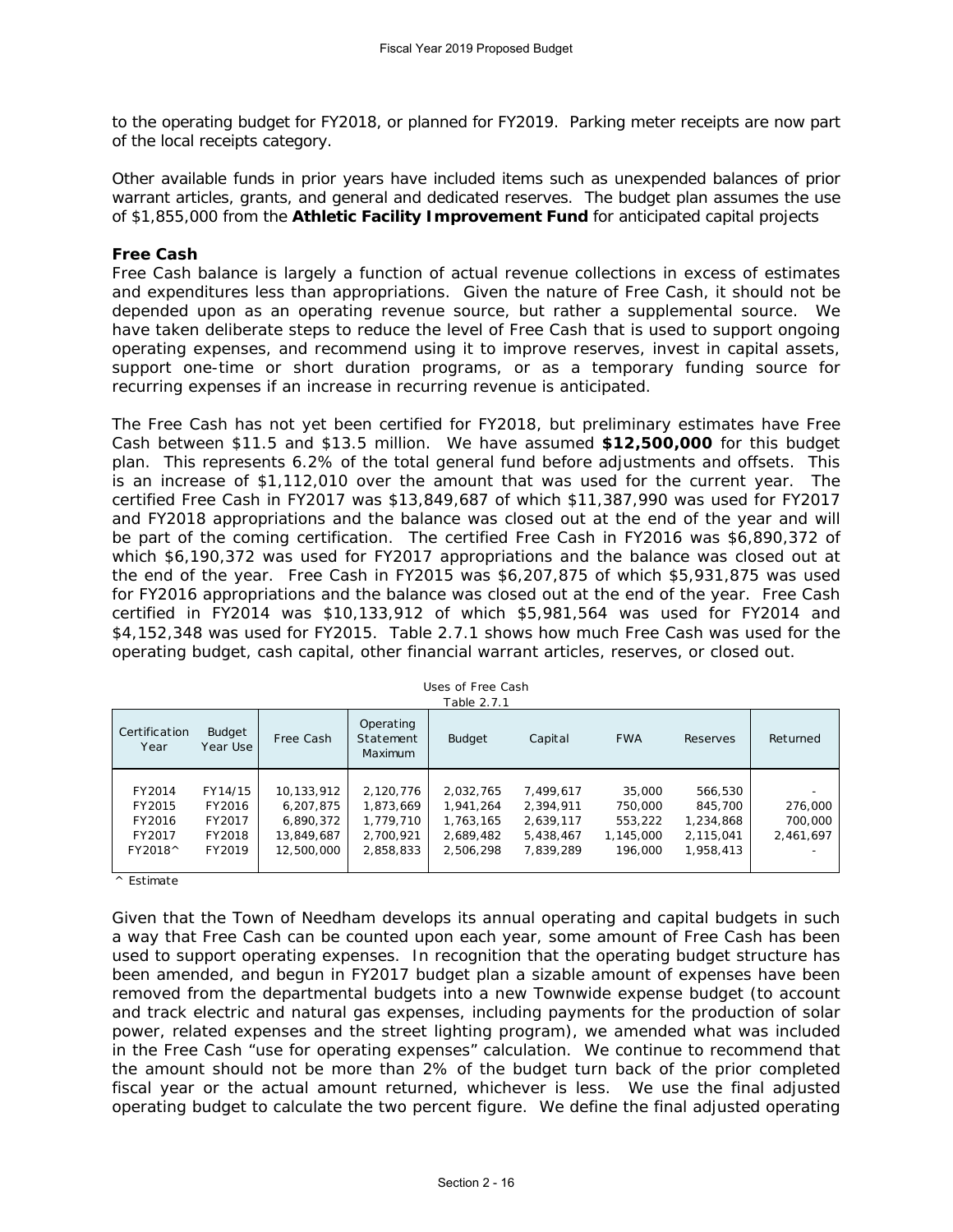budget as the total of the Departmental budgets and Townwide expenses, except for the Reserve Fund. We do not include any transfer from the Reserve Fund line into the Departmental budgets. Any return from the Reserve Fund would not be considered part of the budget return when calculating the lesser of the two calculations: two percent of the final adjusted budget, or actual return, wherever is less. In table 2.7.2, we show what the budget returns have been in the past five years and what the two percent of the final adjusted operating budget would have been.

| Fiscal<br>Year<br>Activity | Final Budget  | Returned  | <b>Adjusted Final</b><br>Budget | Related Return | Percent of<br><b>Budget</b> | Reserve Fund<br>Return | Reserve Fund<br>Return as a %<br>of Total Return | Two Percent of<br>the Adjusted<br><b>Final Budget</b> |
|----------------------------|---------------|-----------|---------------------------------|----------------|-----------------------------|------------------------|--------------------------------------------------|-------------------------------------------------------|
| 2013                       | 118,098,423   | 2.672.092 | 116.839.992                     | 2.120.776      | 1.8%                        | 551.316                | 20.6%                                            | 2,336,800                                             |
| 2014                       | 124, 101, 249 | 2,463,826 | 122,653,006                     | 1.873.669      | 1.5%                        | 590.157                | 24.0%                                            | 2,453,060                                             |
| 2015                       | 129,531,899   | 1,944,545 | 127,889,742                     | 1,779,710      | 1.4%                        | 164,835                | 8.5%                                             | 2,557,795                                             |
| 2016                       | 136,570,837   | 4.406.846 | 135,046,070                     | 3.404.341      | 2.5%                        | 1.002.505              | 22.7%                                            | 2,700,921                                             |
| 2017                       | 144,396,032   | 4.031.697 | 142.941.656                     | 3.287.076      | 2.3%                        | 744.621                | 18.5%                                            | 2,858,833                                             |

Operating Budget Returns

Two percent of the FY2017 adjusted final budget equals \$2,858,833; the actual FY2017 budget return less the Reserve Fund return was \$3,287,076 which is more than two percent and is more than the return for three of the last four years (Table 2.7.2). The budget plan has \$2,506,298 of the estimated Free Cash being used for operating expenses; the amount falls under the allowance. The balance of the estimated Free Cash for FY2018 is proposed to be used to fund cash capital, reserves, and warrant articles. If DOR certifies a greater amount, we have identified approximately \$1.5 million in general fund capital to be funded and any amount above that is recommended to be appropriated to reserves. The Town has been following the recommended practice of limiting the amount of Free Cash that supports the operating budget by using the funds to pay not only for needed cash capital, but also to put aside funds for future demands that may arise unexpectedly and for various one-time

Description FY15 Actual FY16 Actual FY17 Actual FY18 Recap FY19 Estimate Property Taxes 80.6% 79.2% 78.1% 77.4% 78.6% State Aid 7.6% 7.2% 7.0% 6.8% 6.7% Local Receipts 8.3% 8.7% 9.9% 6.1% 6.2% Other Available Funds 0.5% 1.1% 1.0% 3.0% 1.6% Free Cash 3.0% 3.9% 3.9% 6.7% 6.9% Total General Fund Revenue\* 100.0% 100.0% 100.0% 100.0% 100.0% Revenue as a % of Total General Fund Revenue Table 2.8

\*May not equal 100% due to rounding

financial warrant articles.

#### ADJUSTMENTS TO GENERAL FUND REVENUE

While the majority of solid waste and recycling center service costs are accounted for in the Recycling Center and Transfer Station (RTS) Enterprise Fund, certain costs of the department are reflected in the general fund budgets of other Town departments (e.g., treasurer/collector, information technology, personnel, insurance, etc.). These RTS-related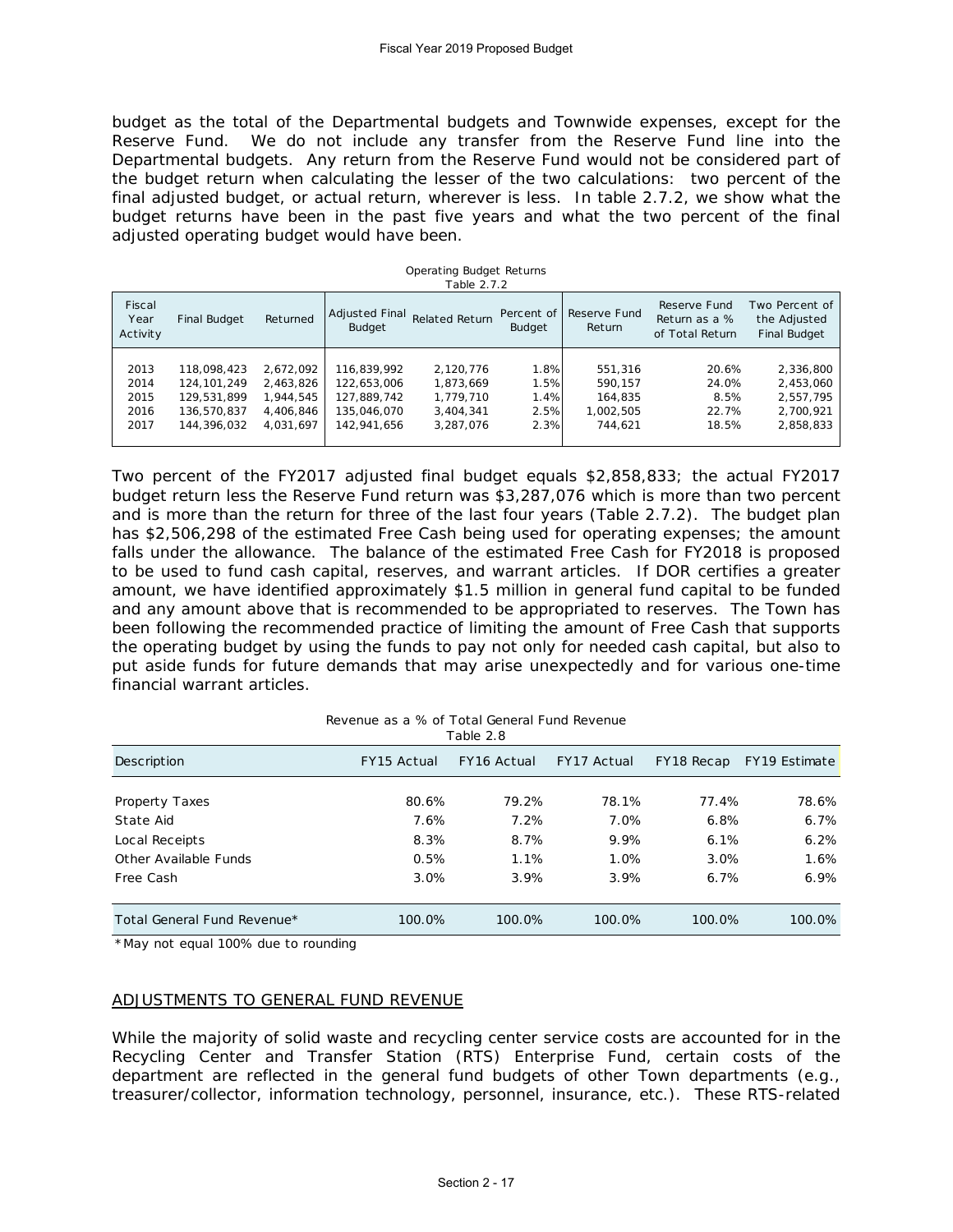general fund expenditures are funded with transfers of revenue from the enterprise fund to the general fund. The amount projected for FY2019 is based on the current year and is estimated at **\$310,000**.

Enterprise Reimbursements to the General Fund

| Table 2.9   |             |             |             |            |               |  |  |  |
|-------------|-------------|-------------|-------------|------------|---------------|--|--|--|
| Description | FY15 Actual | FY16 Actual | FY17 Actual | FY18 Recap | FY19 Estimate |  |  |  |
|             |             |             |             |            |               |  |  |  |
| Solid Waste | 278,317     | 317,608     | 314,739     | 322,037    | 310,000       |  |  |  |
| Sewer       | 464,518     | 363,721     | 376,586     | 428,888    | 340,000       |  |  |  |
| Water       | 953,573     | 660,484     | 684,108     | 754,489    | 680,000       |  |  |  |
|             |             |             |             |            |               |  |  |  |
| Total       | 1,696,408   | 1,341,813   | 1,375,433   | 1,505,414  | 1,330,000     |  |  |  |

As with the RTS fund, while the majority of sewer and water related service costs are accounted for in the Sewer Enterprise Fund and Water Enterprise Fund, certain costs of the departments are reflected in the general fund budgets of other Town departments (e.g., treasurer/collector, information technology, personnel, insurance, etc.). These general fund expenditures are funded with transfers of revenue from the sewer and water enterprise funds. The projected amounts for FY2019 for sewer and water are estimated at **\$340,000** and **\$680,000**, respectively. Because indirect costs associated with the three funds are a factor of Town Meeting appropriations, the actual FY2019 transfers may be adjusted accordingly.

FY2019 is the eighth operating budget that will include **CPA** supported debt service. The Town Hall financing plan calls for debt service paid by CPA funds to be **\$441,494**, which is a decrease of \$7,669 from the FY2018 amount of \$449,163. The annual debt service will decline each year on the Town Hall project until it is paid off in 2031. However, the Rosemary Recreation Complex project was approved last year that will be financed in part from CPA funded debt which will increase the annual expense beginning in FY2020. We reflect \$441,494 as another adjustment to General Fund revenue because the CPA debt is included in the general operating budget of the Town.

**Cherry Sheet Assessments** are charges levied for services provided to the Town by State and other governmental agencies (e.g., MBTA assessment, county tax, mosquito control, etc.). The estimate of **\$1,385,697** for FY2019 is 2.5% over the FY2018 estimate.

**Allowance for Abatements and Exemptions** are funds reserved for property tax abatements and statutory exemptions. The preliminary estimate, subject to the approval of the Board of Assessors and the Department of Revenue, has been set at **\$1,000,000** which is a decrease of \$1,811,893 from the current year. The Reserve projection is the minimum recommended for the year; should additional new growth tax revenue be realized for FY2019, the amount of overlay may be increased. The final amount of the reserve is determined by the Department of Revenue when it approves the tax rate in December.

**Amounts required to be raised or otherwise provided** is a contingency for those items that are required to be raised but as of this date are not known. Expenses such as snow and ice deficits, or revenue deficits or shortfall in other estimates are items provided for in this allowance. The reserved estimate is **\$50,670** for FY2019. This amount includes the Cherry Sheet Offsets which are programs that are classified by the State as "Offset Items"'; that is, these funds are expended without appropriation for specific purposes (i.e., remediation assistance and public libraries). As they are estimated as a component of State Aid, they must be shown as a reduction in revenue because of their categorical nature (i.e.,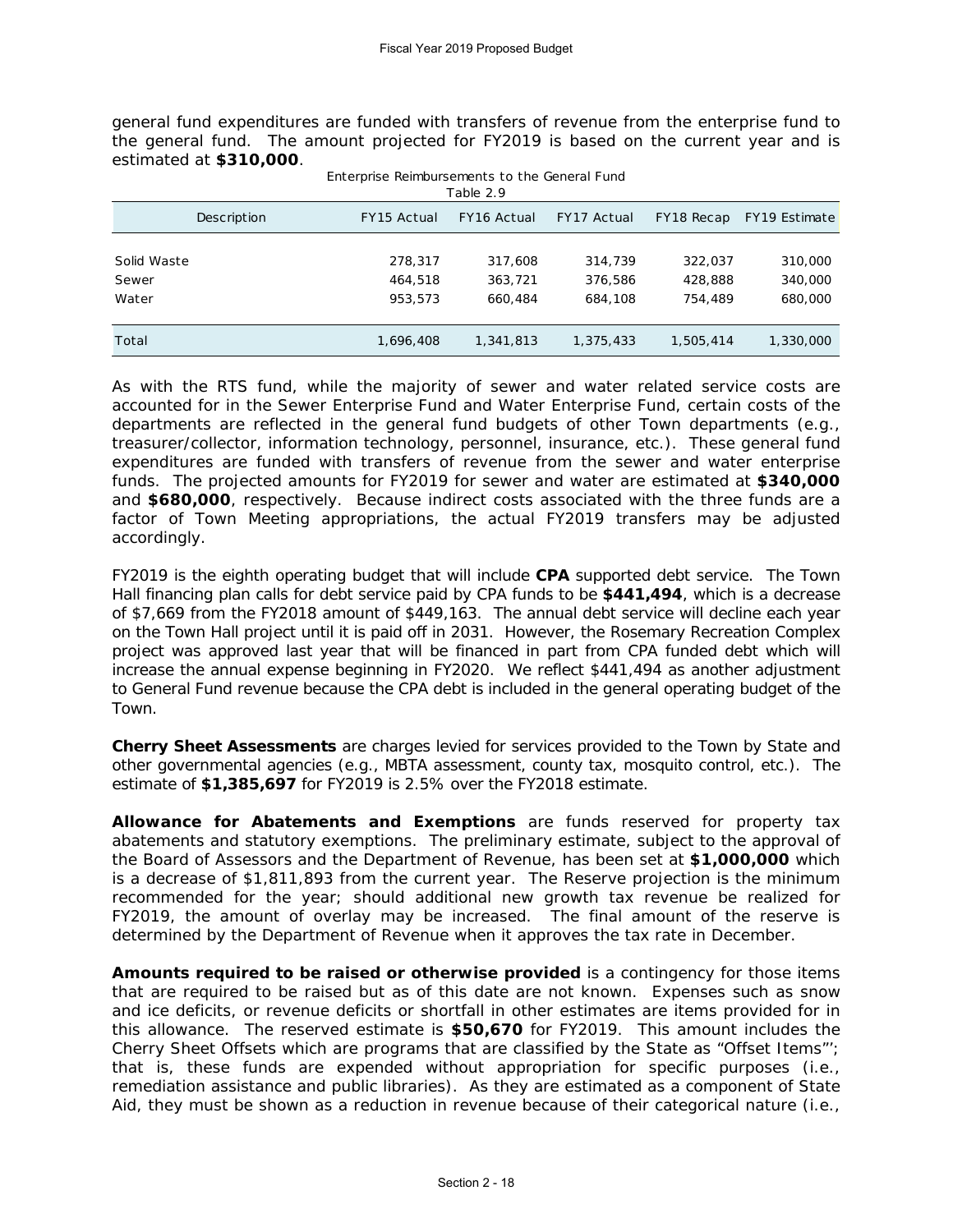they are not available for general appropriation purposes). Expenditure of these funds does not require Town Meeting appropriation. The amount for FY2019 is based on the assumption that state aid will be increased by two and half percent over the estimate for FY2018 to \$38,170. Another requirement is the amount that is certified by the tax collector for tax title purposes and is assumed to be level dollar for FY2019 at \$12,500.

## OTHER RESERVES AVAILABLE FOR APPROPRIATION

The available balance in the **Stabilization Fund** as of December 31, 2017 was \$4,049,797. The Stabilization Fund may be appropriated, by a vote of Town Meeting, for any municipal purpose. No assumption about an appropriation from the Stabilization Fund to support the Town's operating budget is made in this projection.

The Town also established an **Athletic Facility Improvement Fund** for the purpose of reserving funds for future extraordinary athletic field and artificial turf replacement and maintenance costs. The balance in the fund as of December 31, 2017 was \$4,369,114. The budget plan calls for the use of \$1,855,000 to fund the Memorial Park Field House project and the design plans for the artificial turf replacement. The plan recommends an appropriation of \$63,378 to the Fund for the field use fees collected.

The Town also established a **Capital Facility Fund** for the purpose of reserving funds for future extraordinary capital facility maintenance costs. The balance in the fund as of December 31, 2017 was \$23,712. The budget plan calls for an appropriation of \$1,817,000 to the Fund to replace the monies that were transferred from the fund for the High School classroom expansion project. Town Meeting was informed at the time of the appropriation in October 2017 that the use of those funds was a temporary measure and the Town was likely to restore the monies with Free Cash at the 2018 Annual Town Meeting or Special Town Meeting.

The Town also established a **Capital Improvement Fund** for the purpose of general fund capital equipment. The balance in the fund as of December 31, 2017 was \$740,484. The budget plan calls for an appropriation of \$141,413 to the Fund, which represents the total the Town has collected from the sale of surplus property during 2017.

The Town also established a **Debt Service Stabilization Fund** for the purpose of setting aside funds to smooth out the impact of General Fund Debt Service within the levy limit that may exceed the Town's goal that only three percent of General Fund revenues be designated for debt. The balance in the fund as of December 31, 2017 was \$2,044,336. The budget plan calls for an appropriation of \$1,981,874 to the Fund. This transfer represents recurring revenue which would be available to address future General Fund operating expenses when not appropriated to the Fund. The creation of this Fund was meant to address two different issues, smoothing out long-term debt obligations funded within the levy limit (a/k/a the three percent measure) by having extra funds on hand for Town Meeting to appropriate to allow for a much greater pay down of Notes rather than converting to long-term bonds, and to keep a portion of the current higher recurring revenue growth available to fund known future recurring operating expenses. These include implementation of full-day kindergarten, and public safety services needed to address increasing commercial activity and changing demographics. The increased revenue being generated from Needham Crossing development activity is greater than the increased public safety and infrastructure demands that will need to be funded.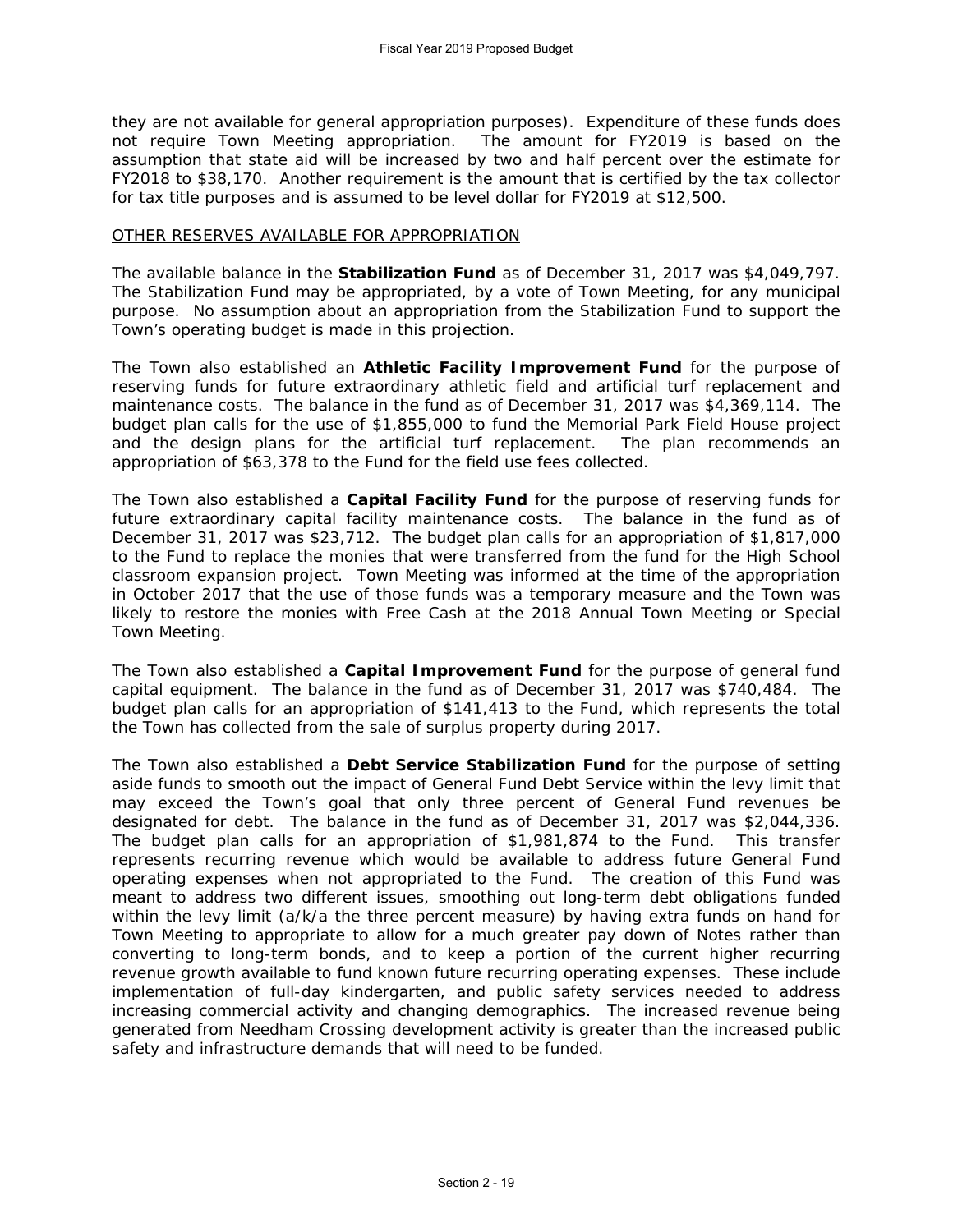## ENTERPRISE FUNDS

An enterprise fund is used to account for those operations that are financed and operated in a manner similar to a private business. The Department of Revenue states that Enterprise Funds allow a community to demonstrate to the public the portion of total costs of a service that is recovered through user charges and the portion that is subsidized by the tax levy or other available funds, if any. The Town has established an Enterprise Fund for its water operation, sewer operation, and for the Recycling Center and Transfer Station. The enterprise funds are fully reimbursing the general fund for their related indirect costs (e.g., enterprise employee benefits, property insurance, shared staff, etc.).

| Town of Needham                |            |                            |            |               |            |           |  |
|--------------------------------|------------|----------------------------|------------|---------------|------------|-----------|--|
|                                |            | <b>Enterprise Receipts</b> |            |               |            |           |  |
|                                |            | Table 2.10                 |            |               |            |           |  |
|                                | FY2015     | FY2016                     | FY2017     | FY2018        | FY2019     |           |  |
| <b>Description</b>             | Actual     | Actual                     | Actual     | <b>Budget</b> | Estimate   | \$ Change |  |
|                                |            |                            |            |               |            |           |  |
| Recycling and Transfer Station | 1.196.091  | 1,239,871                  | 1,236,607  | 1,219,607     | 1,250,000  | 30,393    |  |
| Sewer Enterprise               | 8,794,290  | 8,884,328                  | 8,982,530  | 8,520,415     | 8.711.100  | 190,685   |  |
| Water Enterprise               | 7,128,001  | 7.009.201                  | 7.019.533  | 5,845,584     | 5,825,347  | (20, 237) |  |
|                                |            |                            |            |               |            |           |  |
| Total*                         | 17.118.382 | 17.133.400                 | 17.238.670 | 15,585,606    | 15,786,447 | 200,841   |  |
|                                |            |                            |            |               |            |           |  |

\* Receipts before adjustments, reimbursements, and subsidies

The combination of the Recycling and Transfer Station (RTS), Sewer, and Water Enterprise funds has total receipts at \$15,786,447 for FY2019 compared to \$15,585,606 for FY2018 (Table 2.10). This is an increase of \$200,841 or 1.3%. The estimate for the Water enterprise fund is lower than the budget for FY2018, and the RTS and Sewer enterprise funds are higher than the FY2018 budget figures. However, both Sewer and Water estimates are lower than the actual receipts received during FY2017. The RTS estimate is \$13,393 more than FY2017 actual receipts. This suggests a greater subsidy may be required for the FY2019 tax rate to be approved. However, this also supports the recommendation to the Board of Selectmen that the RTS enterprise be dissolved effective for FY2020. A vote of Town Meeting will be required. The income earned on many recycled items has been declining, and although recycling is less expense than disposing of waste, the income earned on the recycled materials is not keeping pace with the cost of providing the services. Actual sewer and water volumes are still projected to decline as the Town's efforts to promote less water use gains cooperation by citizens. An increase to the sewer rates is anticipated for FY2019, but not for water.

For FY2019, the total enterprise fund revenues are estimated at \$22,169,359 or 29% more than FY2018. This figure is inclusive of the use of \$6,382,912 in retained earnings, which is \$4,783,242 more than was used for FY2018. This increase is driven by previously planned capital investment which is to be funded by cash, not debt.

The budget calls for the use of **\$550,753** of retained earnings in the RTS Enterprise to support the operating budget (\$105,393), cash capital (\$345,360), and other financial articles (\$100,000). The Sewer Enterprise will use **\$ 2,301,111** in of retained earnings for cash capital. The FY2018 water enterprise budget plan recommends **\$ 3,531,048** of retained earnings for cash capital (\$3,311,048) and other financial warrant articles (\$220,000)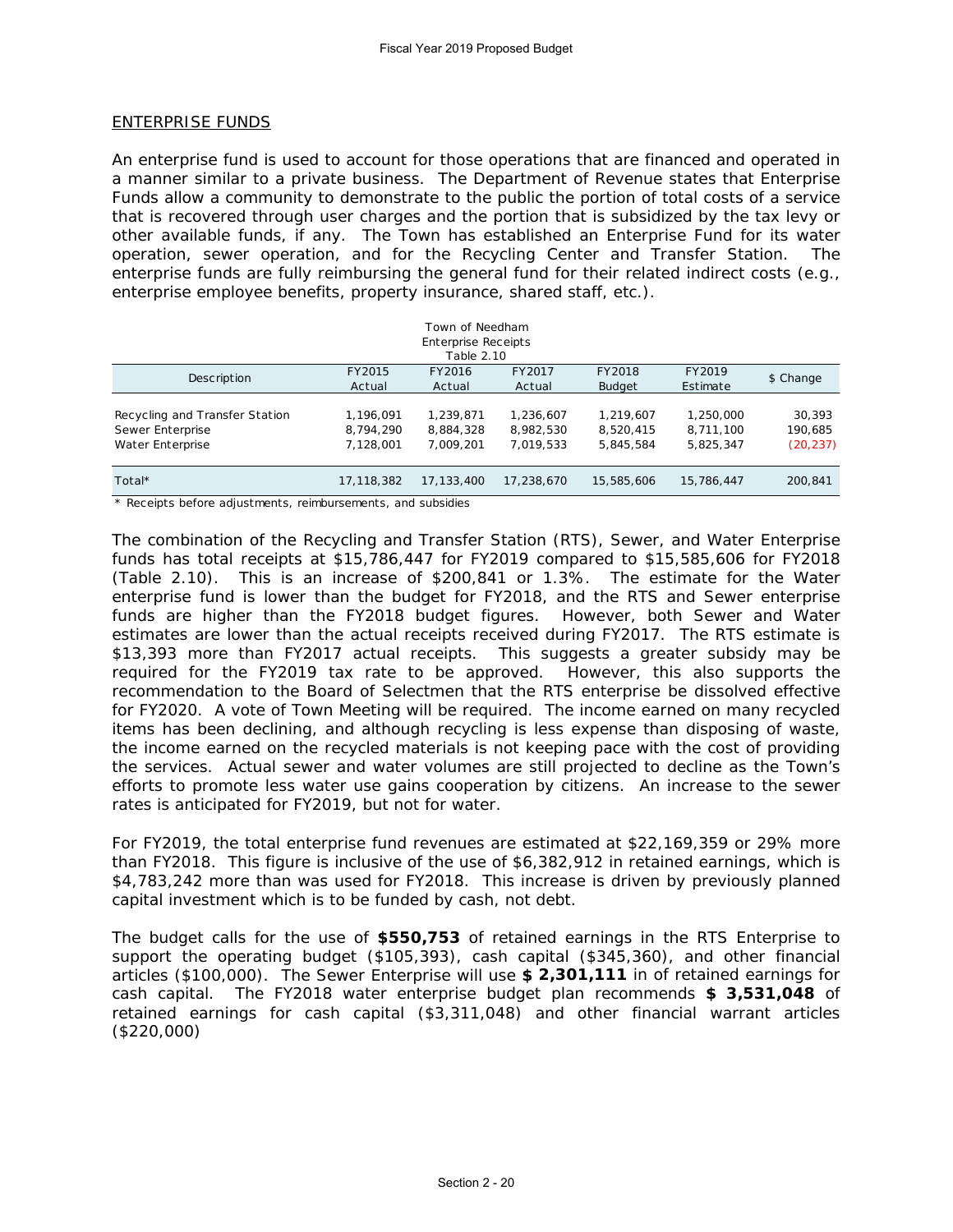| OSC OF LITTLEFINISC RESCRIPCS AND OTHER DIRECT MINUS<br>Table 2.11 |           |           |           |               |           |            |
|--------------------------------------------------------------------|-----------|-----------|-----------|---------------|-----------|------------|
| <b>Description</b>                                                 | FY2015    | FY2016    | FY2017    | FY2018        | FY2019    | \$ Change  |
|                                                                    | Actual    | Actual    | Actual    | <b>Budget</b> | Estimate  |            |
|                                                                    |           |           |           |               |           |            |
| Recycling and Transfer Station                                     | 321.095   | 158,000   | 258.096   | 798.040       | 550.753   | (247, 287) |
| Sewer Enterprise                                                   | 706,000   | 1.373.949 | 478.016   | 368,556       | 2,301,111 | 1,932,555  |
| Water Enterprise                                                   | 1,161,050 | 1.162.104 | 345.679   | 433.074       | 3.531.048 | 3,097,974  |
|                                                                    |           |           |           |               |           |            |
| Total                                                              | 2,188,145 | 2.694.053 | 1,081,791 | 1.599.670     | 6.382.912 | 4,783,242  |

Town of Needham Use of Enterprise Reserves and Other One-Time Funds

\* Revenue before adjustments, reimbursements, and subsidies

The **Solid Waste Enterprise Fund** was established pursuant to a vote of the Special Town Meeting held on November 19, 1997, which established an enterprise fund to account for receipts and expenditures of the Town's solid waste operation at the Recycling and Transfer Station (RTS) effective July 1, 1998. Sticker and bag fees helped to support tipping and recycling expenses. A transfer from the tax levy has historically funded the general operations of the RTS. However, the amount had been declining since the inception of the enterprise fund until recent years. The Board of Selectmen and the Finance Committee approved a policy to determine the amount that should be used to offset costs incurred by the RTS. However, the formula has not been sufficient in every year to meet the required revenue. Given the restrictions on estimating revenue above the actual amount of the prior year, an additional amount from the General Fund has been required in some years in order to balance the RTS budget. The General Fund transfer for FY2013 was \$576,938 and for FY2014 it was \$801,458. Effective in FY2015, with the elimination of the residential sticker fee, a greater General Fund contribution to the operation was approved. The voted amount for FY2015 was \$1,420,000. However, due to the restrictions in revenue estimation, the Town needed to provide a subsidy of \$72,270 to be approved by the DOR. The General Fund contribution for FY2016 was \$1,420,000 and the same amount was approved for FY2017. For FY2018, \$1,462,500 was applied to the enterprise. Recycling related expenses continue to grow faster than revenue; the budget plan has \$105,393 in retained earnings proposed to support the budget, and necessitates an increase in the General Fund contribution of \$57,500 to **\$1,520,000,** a 3.9% increase. A recommendation to dissolve the Recycling Center and Transfer Station enterprise fund and transfer the budget to the General Fund effective for FY2020 will be presented to Town Meeting in May 2018.

The Town approved a change effective with the FY2012 budget that the expenses associated with the Drains Program that were carried in the DPW General Fund Operating Budget are now part of the **Sewer Enterprise Fund Budget**. The employees who perform a majority of the drains-related work are assigned to either the water or sewer division. There are benefits for the Town to have the water and sewer employees perform the drainsrelated work rather than hiring additional staff for the sole purpose of drain work. The drains program is considered a general fund expense and not a sewer or water fund expense. The weekly tracking and processing of drains related procurement, accounts payable, and payroll, as well as the budgeting process is easier and more efficient (less cross-fund accounting work) to process the finance-related tasks through one of the enterprise funds, rather than the prior three fund process (general fund, sewer fund, and water fund). The General Fund still pays the drains-related costs, but the appropriation will now be made from the General Fund to the Sewer Enterprise Fund Budget. The payment in FY2012 was \$469,610, FY2013 was \$493,932, for FY2014 was \$468,936, for FY2015 the amount was \$463,430, FY2016 was \$494,488, and FY2017 was \$519,846. The FY2018 contribution was \$491,749, and the FY2019 budget recommendation is **\$504,750,** an increase of \$13,001 (2.6%). At the time of publication of the budget, the MWRA sewer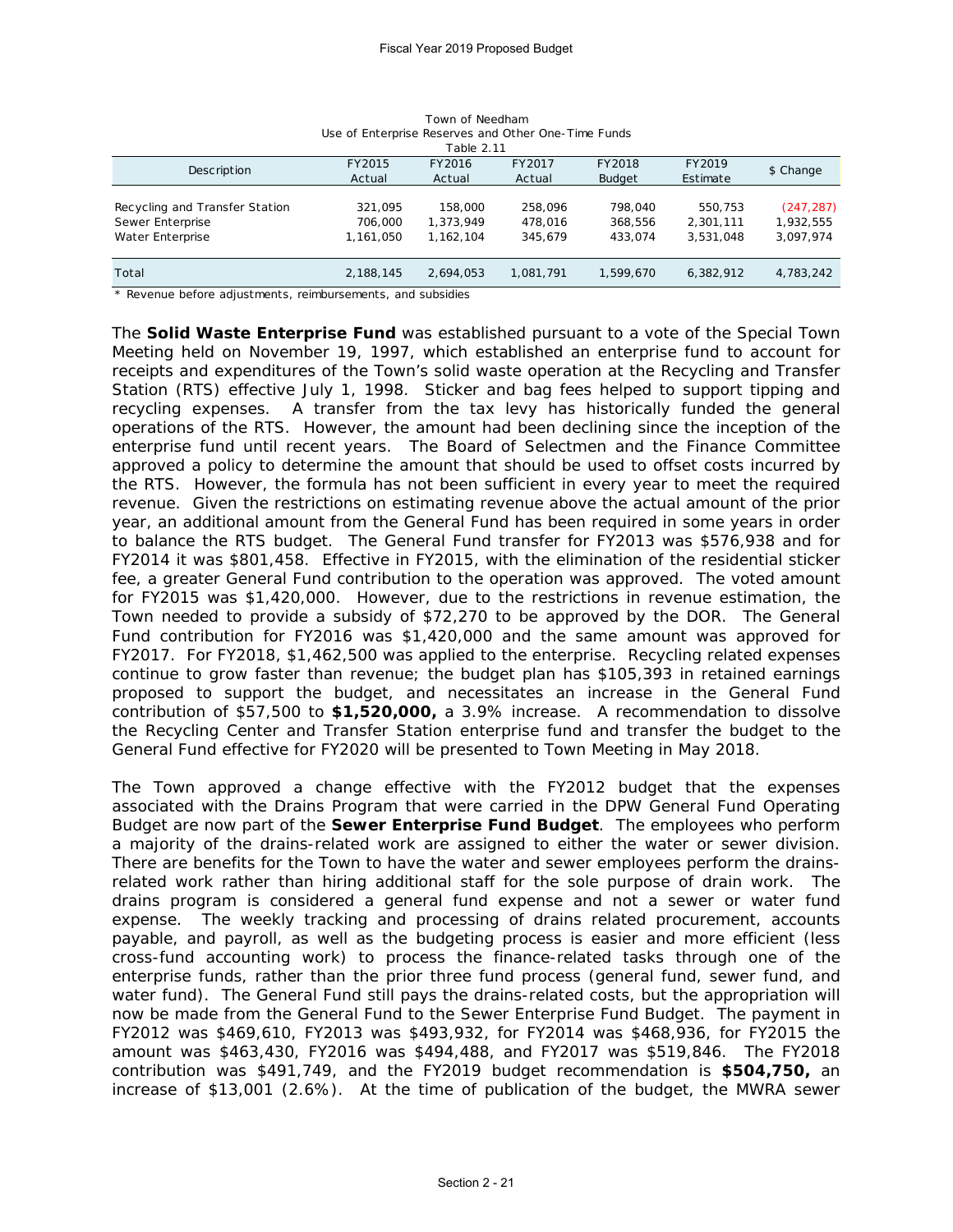assessment has not been received, and therefore the plan level funds the assessment. Any change will be funded by retained earnings.

The **Water Enterprise Fund Budget** will not require a General Fund subsidy. Just as with the MWRA sewer assessment for FY2019, the water assessment has been level funded, and any change will likely be funded by receipts.

#### ENTERPRISE FUND RETAINED EARNINGS

These sources are not available to support the General Fund and are shown for informational purposes only.

Similar to Free Cash, retained earnings are a function of the operations of the prior fiscal year and are generated by revenues collected in excess of estimates and unexpended balances of appropriations, as of June  $30<sup>th</sup>$ . Once certified by the Massachusetts Department of Revenue, retained earnings are then available for appropriation or reserved to support the enterprise. Retained earnings for FY2018 have not been certified by the Department of Revenue as of the publication of this plan, but are estimated to be greater than the proposed amounts to be used and take into consideration the needed reservations and future appropriations. Table 2.12 shows the amounts which were certified as retained earnings by the Department of Revenue for the previous five complete fiscal years.

| Certified Retained Earnings<br>Table 2.12 |           |           |           |           |             |  |  |
|-------------------------------------------|-----------|-----------|-----------|-----------|-------------|--|--|
|                                           | FY2013    | FY2014    | FY2015    | FY2016    | FY2017      |  |  |
|                                           |           |           |           |           |             |  |  |
| Recycling and Transfer Station            | 442,722   | 686,044   | 690,498   | 980.788   | 1,135,503   |  |  |
| Sewer Enterprise                          | 1,951,436 | 1,971,156 | 1,667,645 | 1,863,803 | 3,433,474   |  |  |
| Water Enterprise                          | 2,740,398 | 2,254,842 | 2,049,563 | 2,833,584 | 4, 168, 418 |  |  |
|                                           |           |           |           |           |             |  |  |

#### COMMUNITY PRESERVATION FUNDS

Town voters approved a 2% Community Preservation Act surcharge on real estate property tax bills effective July 1, 2005. The 2% surcharge is assessed on the total property tax due, adjusted for certain exemptions. The tax on the first \$100,000 of residential valuation is not included in the CPA surcharge, and there are also exemptions for certain low and/or moderate-income taxpayers. Actual CPA revenues collected by the Town in the prior year are eligible for matching funds from the State. The match is equal to a percentage determined annually based on available funds for distribution, not to exceed 100% of the receiving community's actual receipts. The distribution rate that Needham received on its FY2013 CPA surcharge revenue was 52.23%, which decreased to a 31.46% match on its FY2014 surcharge revenue, and then dropped to a 29.67% match on the FY2015 surcharge revenue that was distributed in November 2015. The state match on the FY2016 revenue was 20.6% and the state match on the FY2017 revenue was 17.2% which was received in November 2017.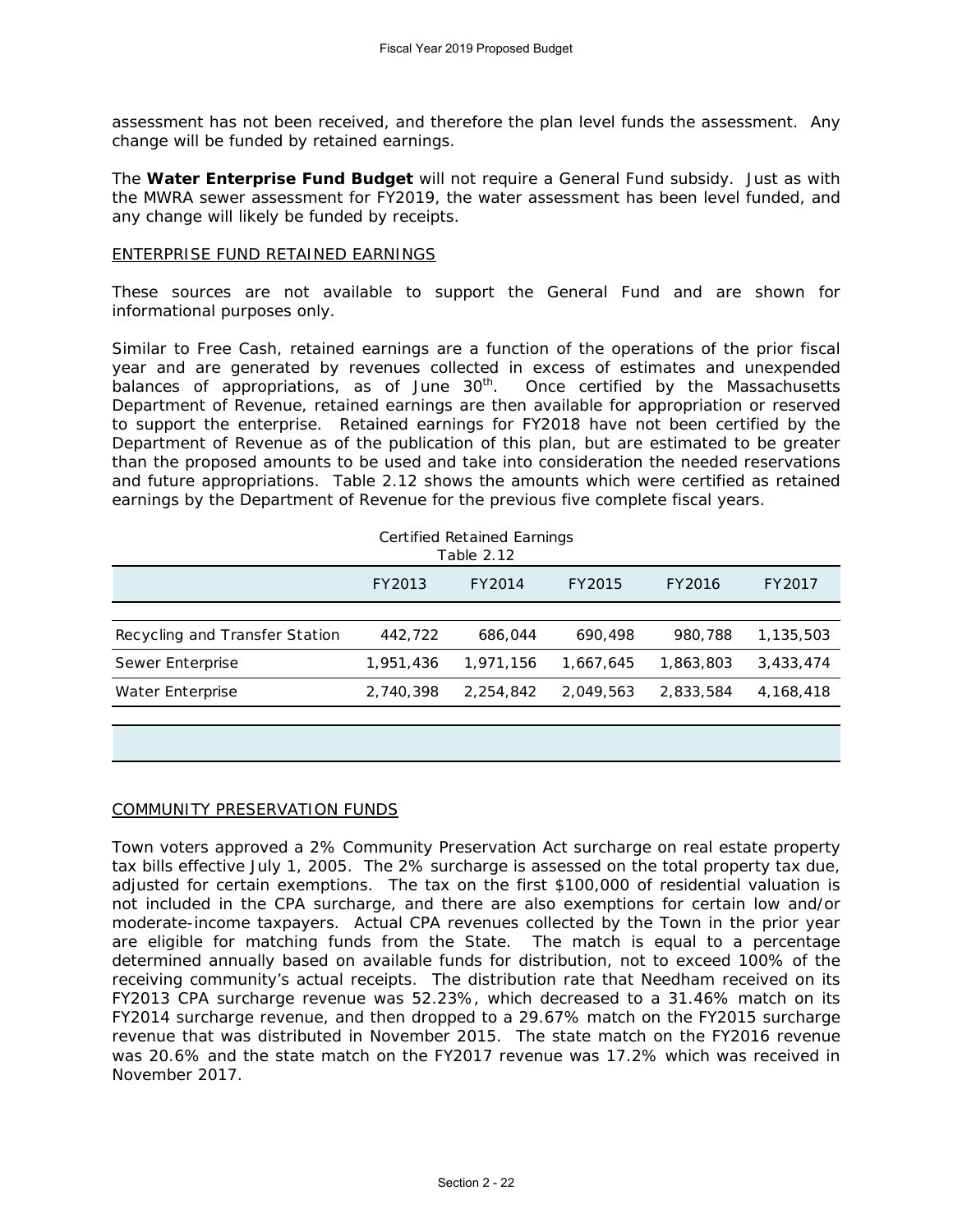We believe the distribution range in FY2019 on the FY2018 revenue will be between 10% and 15% and our revenue estimate is at the low-point. The current estimate based on FY2018 collections that will be received as **state matching funds** in FY2019 is **\$228,967**  or 10%. The 2% **CPA surcharge** on FY2019 property tax bills is estimated at **\$2,397,680**. The total estimated receipts for FY2019 are currently at \$2,626,647. This is a decline from the FY2018 receipt estimate of \$2,681,539, or \$54,892 less. This is due to an assume decrease in the state matching program. The decrease is assumed because of the trend of lower percentage matches annually and because of the increased number of communities now eligible for funding from the State Trust. There are now 172 of the 351 cities and towns in the Commonwealth are participating.

The \$2,626,647 estimate provides for a budget plan of \$82,000 to be appropriated to the Community Preservation Committee's (CPC) administrative budget and \$289,000 credited to both the Community Housing Reserve and Open Space Reserve. The \$289,000 figure is approximately 11% of the new revenue estimate for FY2019. Because the final revenue estimate is usually not known until the actual tax rate has been approved and the bills calculated, the practice has been to appropriate an amount of 11% of the revenue estimate to each of the required reserves to better ensure that the minimum CPA use requirement is satisfied. The FY2019 debt budget includes \$441,494 of debt service for the Town Hall project. The Town Hall project was previously designated as a historic preservation project, and therefore the \$441,494 appropriation to the General Fund operating budget will satisfy minimum requirement for Historic Resources. The balance of the CPA revenue estimate of \$1,525,153 would be transferred to the Community Preservation Fund General Reserve for FY2019. The amount that is actually appropriated to each reserve would be adjusted as needed based on the CPC's project funding recommendations and Town Meeting votes on those recommendations.

The certified CPA Free Cash balance as of December 31, 2017 is **\$1,695,211** and remains available for appropriation until June 30, 2018. The CPA General Reserve has a balance of **\$341,831** and the funds remain available for appropriation until June 30, 2018 as well. The CPA Free Cash and General Reserve will close out to the CPA fund balance after the end of the FY2018 and does not become available for use in FY2019 until after the CPA Free Cash is certified for FY2019. The Community Preservation Committee (CPC) has not yet made any funding recommendations for FY2019. The amounts currently held in the three required reserves as of December 31, 2017 are as follows:

| <b>Community Housing Reserve</b> | \$1,739,573 |
|----------------------------------|-------------|
| Historic Resources Reserve       | \$15.820    |
| Open Space Reserve               | \$1,104,954 |